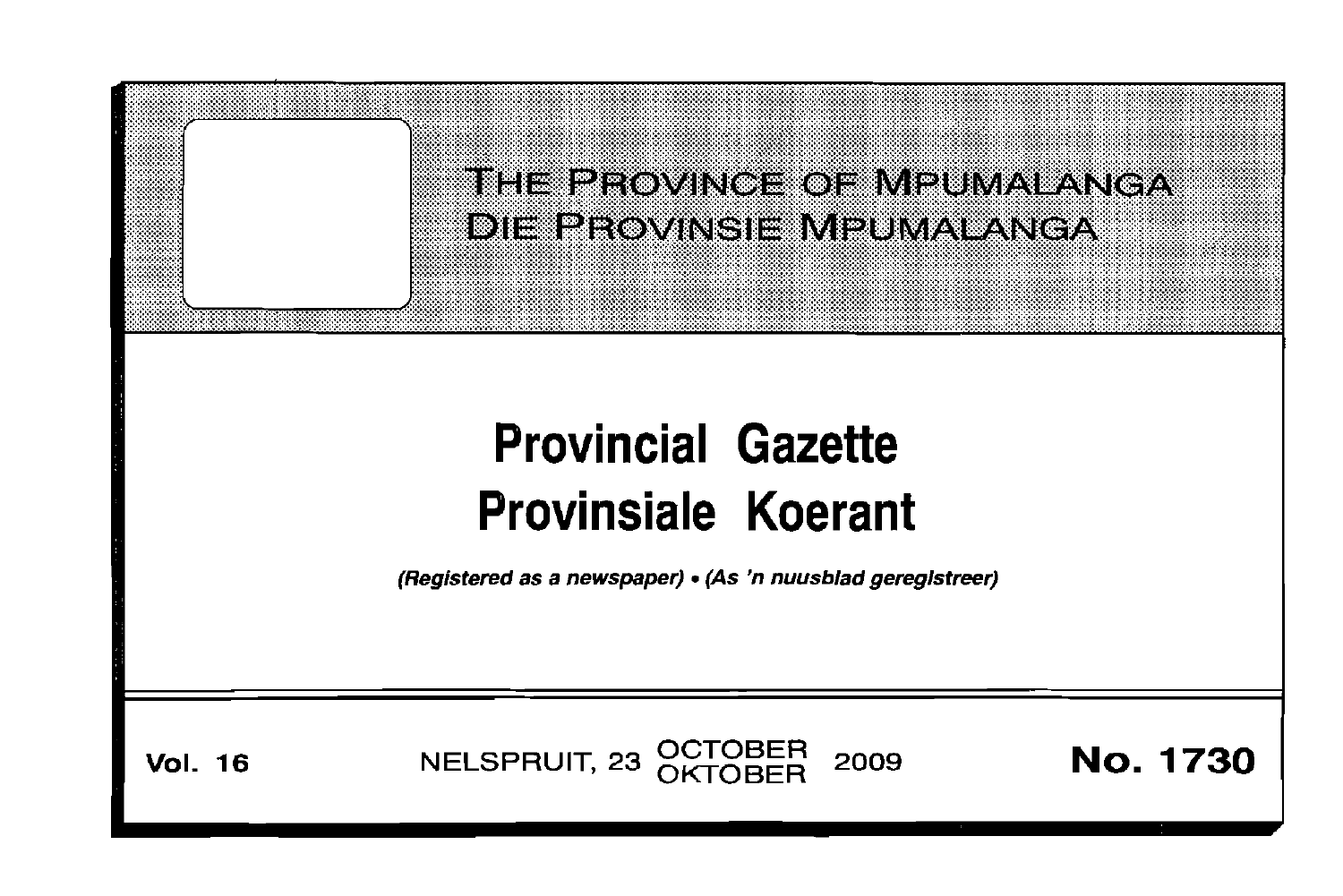| ۰. |  |
|----|--|

# **CONTENTS ·INHOUD**

#### **GENERAL NOTICES· ALGEMENE KENNISGEWINGS**

| 330 |                                                                                                             | 8  | 1730 |
|-----|-------------------------------------------------------------------------------------------------------------|----|------|
| 330 |                                                                                                             | 8  | 1730 |
| 331 |                                                                                                             | 8  | 1730 |
| 331 |                                                                                                             | 9  | 1730 |
| 332 |                                                                                                             | 9  | 1730 |
| 332 |                                                                                                             | 9  | 1730 |
| 333 |                                                                                                             | 10 | 1730 |
| 333 |                                                                                                             | 10 | 1730 |
| 334 |                                                                                                             | 10 | 1730 |
| 334 |                                                                                                             | 11 | 1730 |
| 335 | Town-planning and Townships Ordinance (15/1986): Establishment of township: Kamaqhekeza Extension 2         | 11 | 1730 |
| 339 |                                                                                                             | 12 | 1730 |
| 339 |                                                                                                             | 13 | 1730 |
| 340 |                                                                                                             | 13 | 1730 |
| 340 |                                                                                                             | 13 | 1730 |
| 341 |                                                                                                             | 14 | 1730 |
| 341 |                                                                                                             | 14 | 1730 |
| 342 |                                                                                                             | 14 | 1730 |
| 342 |                                                                                                             | 15 | 1730 |
| 343 | Development Facilitation Act (67/1995): Establishment of land development area: Farm Discie 311 JU and farm | 16 | 1730 |
| 344 |                                                                                                             | 19 | 1730 |
|     | <b>LOCAL AUTHORITY NOTICES · PLAASLIKE BESTUURSKENNISGEWINGS</b>                                            |    |      |
| 225 |                                                                                                             | 21 | 1730 |
| 226 | Town-planning and Townships Ordinance (15/1986): Municipality of Thaba Chweu: Correction notice             | 21 | 1730 |

227 do.: Delmas Local Municipality: Amendment Schemes 45/2007,34/2007 and 33/2007.............................................. 21 1730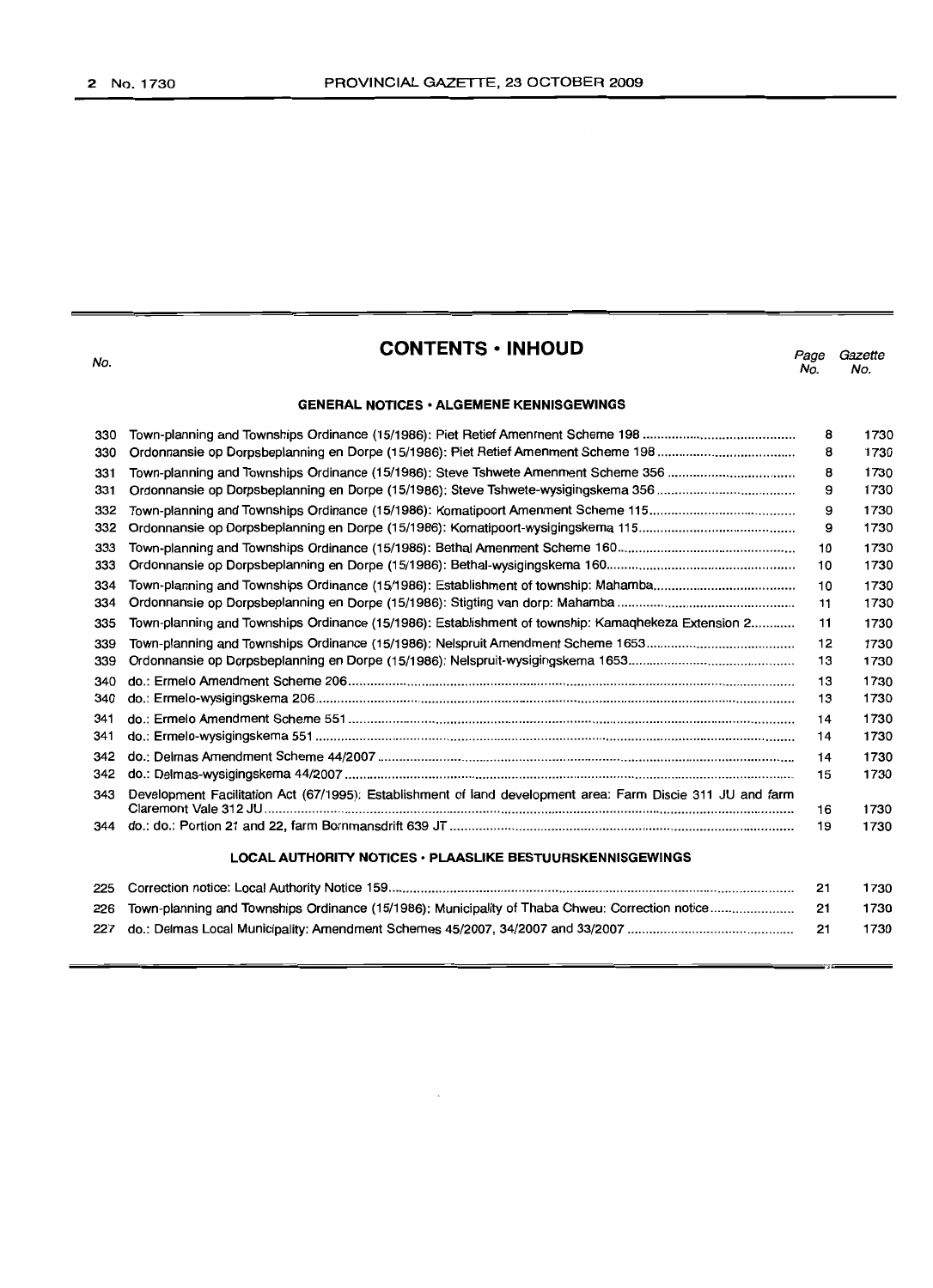|                                                         | <b>IMPORTANT NOTICE</b>                |  |  |  |
|---------------------------------------------------------|----------------------------------------|--|--|--|
|                                                         | The                                    |  |  |  |
| <b>Mpumalanga Province Provincial Gazette Function</b>  |                                        |  |  |  |
| will be transferred to the                              |                                        |  |  |  |
| <b>Government Printer</b> in Pretoria                   |                                        |  |  |  |
|                                                         | as from 1 April 2005                   |  |  |  |
| <b>NEW PARTICULARS ARE AS FOLLOWS:</b>                  |                                        |  |  |  |
| <b>Physical address:</b>                                | <b>Postal address:</b>                 |  |  |  |
| <b>Government Printing Works</b><br>149 Bosman Street   | Private Bag X85<br>Pretoria            |  |  |  |
| Pretoria                                                | 0001                                   |  |  |  |
| New contact persons: Louise Fourie Tel.: (012) 334-4686 |                                        |  |  |  |
|                                                         | Mrs H. Wolmarans Tel.: (012) 334-4591  |  |  |  |
| Fax number: (012) 323-8805                              |                                        |  |  |  |
| E-mail address: hester.wolmarans@gpw.gov.za             |                                        |  |  |  |
|                                                         | louise.fourie@gpw.gov.za               |  |  |  |
| <b>Contact persons for subscribers:</b>                 |                                        |  |  |  |
|                                                         | Mrs S. M. Milanzi Tel.: (012) 334-4734 |  |  |  |
|                                                         | Mrs J. Wehmeyer Tel.: (012) 334-4753   |  |  |  |

Fax.: (012) 323-9574

This phase-in period is to commence from 18 March 2005 (suggest date of advert) and notice comes into operation as from 1 April 2005.

Subscribers and all other stakeholders are advised to send their advertisements directly to the Government Printing Works, two weeks before the 1st April 2005.

> In future, adverts have to be paid in advance before being published in the Gazette.

AWIE VAN ZVL Advertising Manager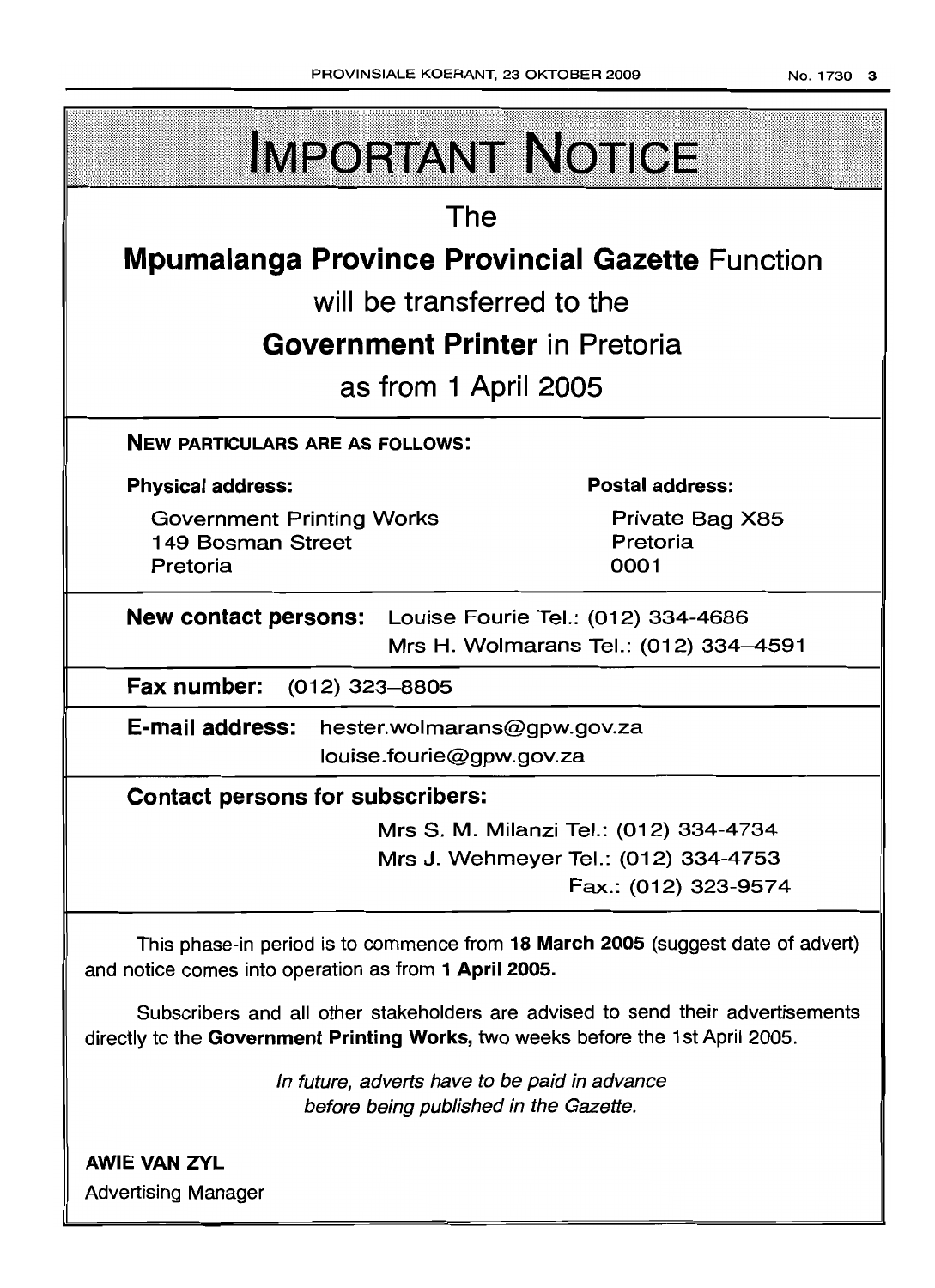IT IS THE CLIENTS RESPONSIBILITY TO ENSURE THAT THE CORRECT AMOUNT IS PAID AT THE CASHIER OR DEPOSITED INTO THE GOVERNMENT PRINTING WORKS BANK ACCOUNT AND ALSO THAT THE REQUISITION/COVERING LETTER TOGETHER WITH THE ADVERTISEMENTS AND THE PROOF OF DEPOSIT REACHES THE GOVERNMENT PRINTING WORKS IN TIME FOR INSERTION IN THE PROVINCIAL GAZETTE.

**No ADVERTISEMENTS WILL BE PLACED WITHOUT PRIOR PROOF OF PRE-PAYMENT.**

# *-t,* page R **187.37**

Letter Type: Arial Size: 10 Line Spacing: At: Exactly 11 pt



'/4 page **R 374.75**

Letter Type: Arial Size: 10 Line Spacing: At: Exactly 11 pt

# '/4 page **R 562.13**

Letter Type: Arial Size: 10 Line Spacing: At:<br>Exactly 11 pt Exactly

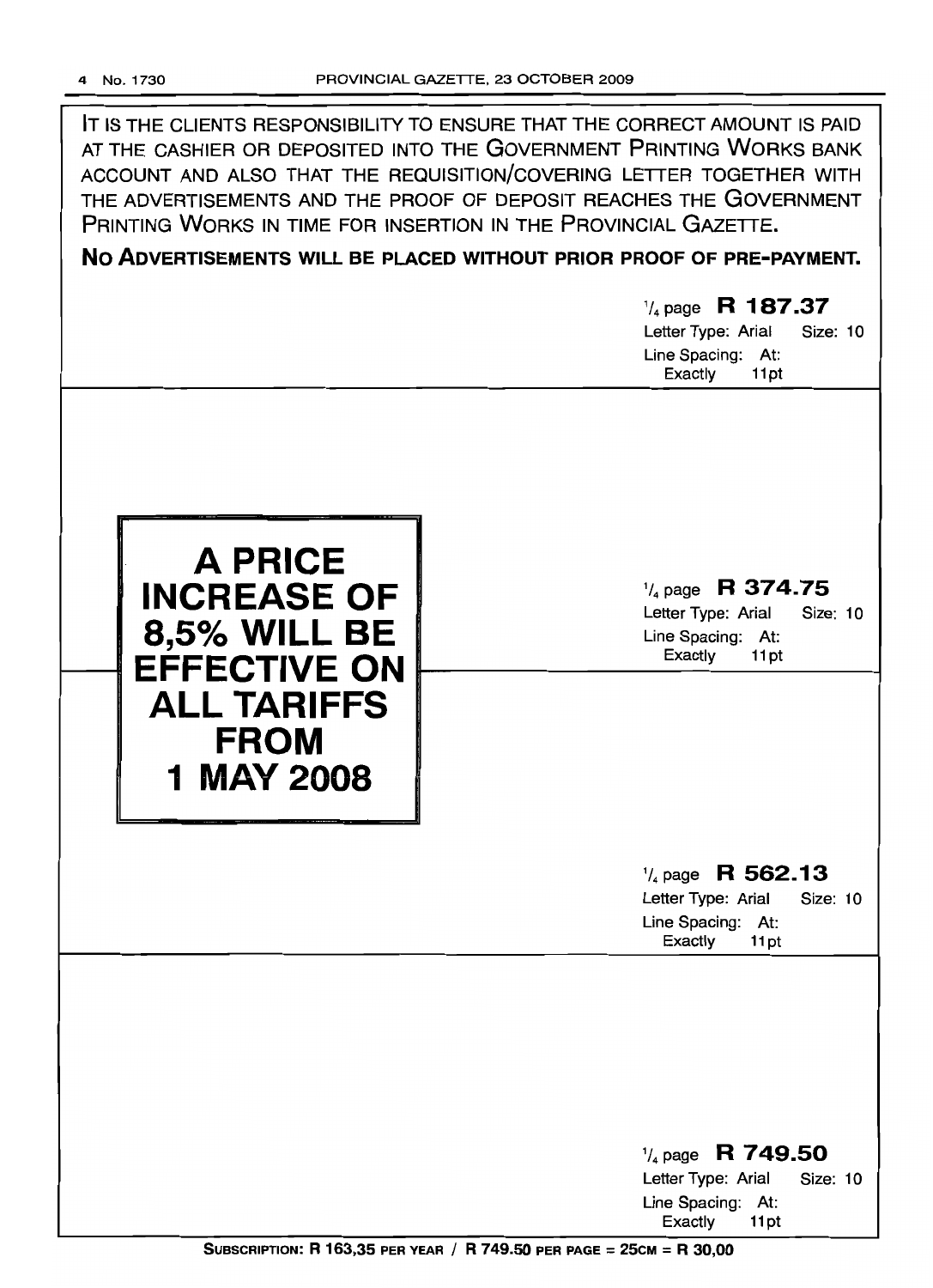

# **CONDITIONS FOR PUBLICATION OF NOTICES**

# **CLOSING TIMES FOR THE ACCEPTANCE OF NOTICES**

- 1. (1) The Mpumalanga Province Provincial Gazette is published every week on Friday, and the closing time for the acceptance of notices which have to appear in the Mpumalanga Province Provincial Gazette on any particular Friday, is **15:00 two weeks prior to the publication date.** Should any Friday coincide with a public holiday, the publication date remains unchanged. However, the closing date for acceptance of advertisements moves backwards accordingly, in order to allow for ten working days prior to the publication date.
	- (2) The date for the publication of a **separate** Mpumalanga Province Provincial Gazette is negotiable.
- 2 (1) Copy of notices received **after closing time** will be held over for publication in the next Mpumalanga Province Provincial Gazette.
	- (2) Amendment or changes in copy of notices cannot be undertaken unless instructions are received **before 10:00 on Thursdays.**
	- (3) Copy of notices for publication or amendments of original copy can not be accepted over the telephone and must be brought about by letter, by fax or by hand. The Government Printer will not be liable for any amendments done erroneously.
	- (4) In the case of cancellations a refund of the cost of a notice will be considered only if the instruction to cancel has been received on or before the stipulated closing time as indicated in paragraph 2 (2)

# **ApPROVAL OF NOTICES**

3 In the event where a cheque, submitted by an advertiser to the Government Printer as payment, is dishonoured, then the Government Printer reserves the right to refuse such client further access to the Mpumalanga Province Provincial Gazette untill any outstanding debts to the Government Printer is settled in full

# **THE GOVERNMENT PRINTER INDEMNIFIED AGAINST LIABILITY**

- 4. The Government Printer will assume no liability in respect of-
	- (1) any delay in the publication of a notice or publication of such notice on any date other than that stipulated by the advertiser;
	- (2) erroneous classification of a notice, or the placement of such notice in any section or under any heading other than the section or heading stipulated by the advertiser: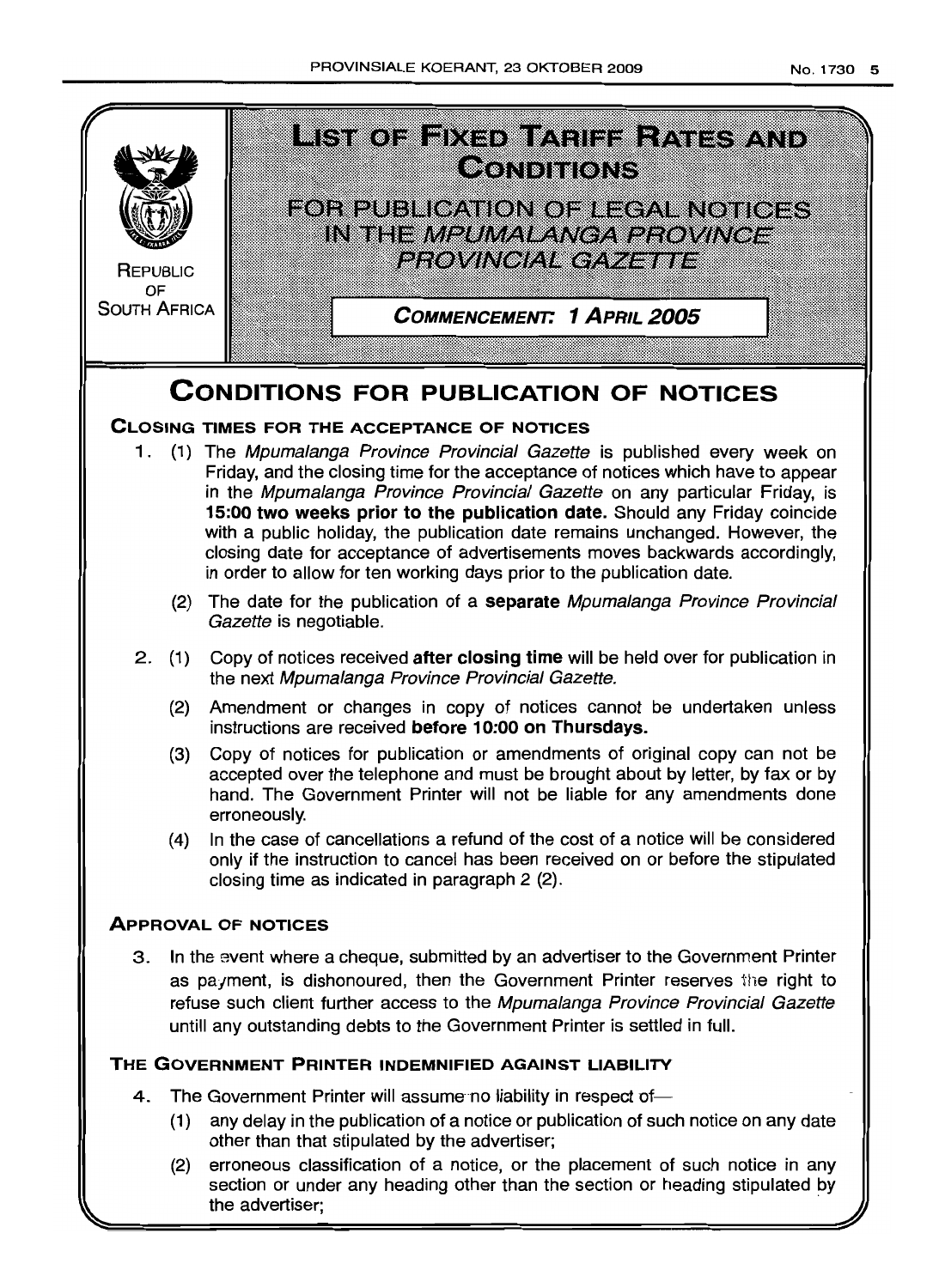(3) any editing, revision, omission, typographical errors or errors resulting from faint or indistinct copy.

# LIABILITY OF ADVERTISER

5. Advertisers will be held liable for any compensation and costs arising from any action which may be instituted against the Government Printer in consequence of the publication of any notice.

# **COPY**

- 6. Copy of notices must be typed on one side of the paper only and may not constitute part of any covering letter or document.
- 7. At the top of any copy, and set well apart from the notice, the following must be stated:

Where applicable

- (1) The heading under which the notice is to appear.
- (2) The cost of publication applicable to the notice, in accordance with the 'Word Count Table".

# PAYMENT OF COST

- 9. With effect from 1 April 2005 no notice will be accepted for publication unless the cost of the insertion(s) is prepaid in CASH or by CHEQUE or POSTAL ORDERS. It can be arranged that money can be paid into the banking account of the Government Printer, in which case the deposit slip accompanies the advertisement before publication thereof.
- 10. (1) The cost of a notice must be calculated by the advertiser in accordance with the word count table.
	- (2) Where there is any doubt about the cost of publication of a notice, and in the case of copy, an enquiry, accompanied by the relevant copy, should be addressed to the Advertising Section, Govemment Printing Works, Private Bag X85, Pretoria, 0001 [Fax: (012) 323-8805], before publication.
- 11 . Overpayment resulting from miscalculation on the part of the advertiser of the cost of publication of a notice will not be refunded, unless the advertiser furnishes adequate reasons why such miscalculation occurred. In the event of underpayments, the difference will be recovered from the advertiser, and the notice(s) will not be published until such time as the full cost of such publication has been duly paid in cash or by cheque or postal orders, or into the banking account.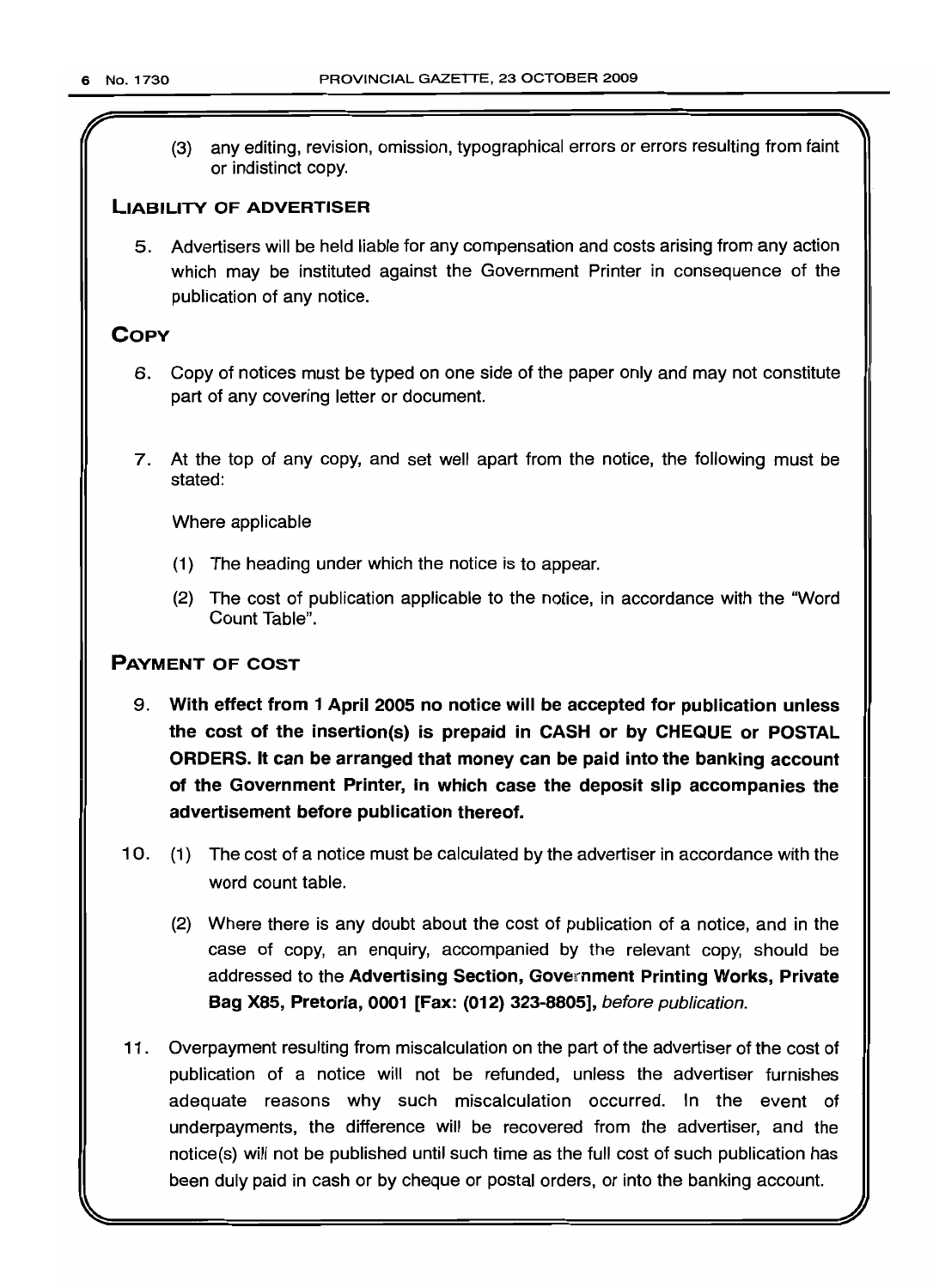- 12. In the event of a notice being cancelled, a refund will be made only if no cost regarding the placing of the notice has been incurred by the Government Printing Works.
- 13. The Government Printer reserves the right to levy an additional charge in cases where notices, the cost of which has been calculated in accordance with the Word Count Table, are subsequently found to be excessively lengthy or to contain overmuch or complicated tabulation.

# PROOF OF PUBLICATION

14. Copies of the Mpumalanga Province Provincial Gazette which may be required as proof of publication, may be ordered from the Government Printer at the ruling price. The Government Printer will assume no liability for any failure to post such Mpumalanga Province Provincial Gazette(s) or for any delay in despatching it/them.

# **GOVERNMENT PRINTERS BANK ACCOUNT PARTICULARS**

Bank:

ABSA

BOSMAN STREET

Account No.: 4057114016

Branch code: 632005

Reference No.: 00000047

Fax No.: t012) 323 8805

# Enquiries:

| Mrs. L. Fourie    | Tel.: (012) 334-4686 |
|-------------------|----------------------|
| Mrs. H. Wolmarans | Tel.: (012) 334-4591 |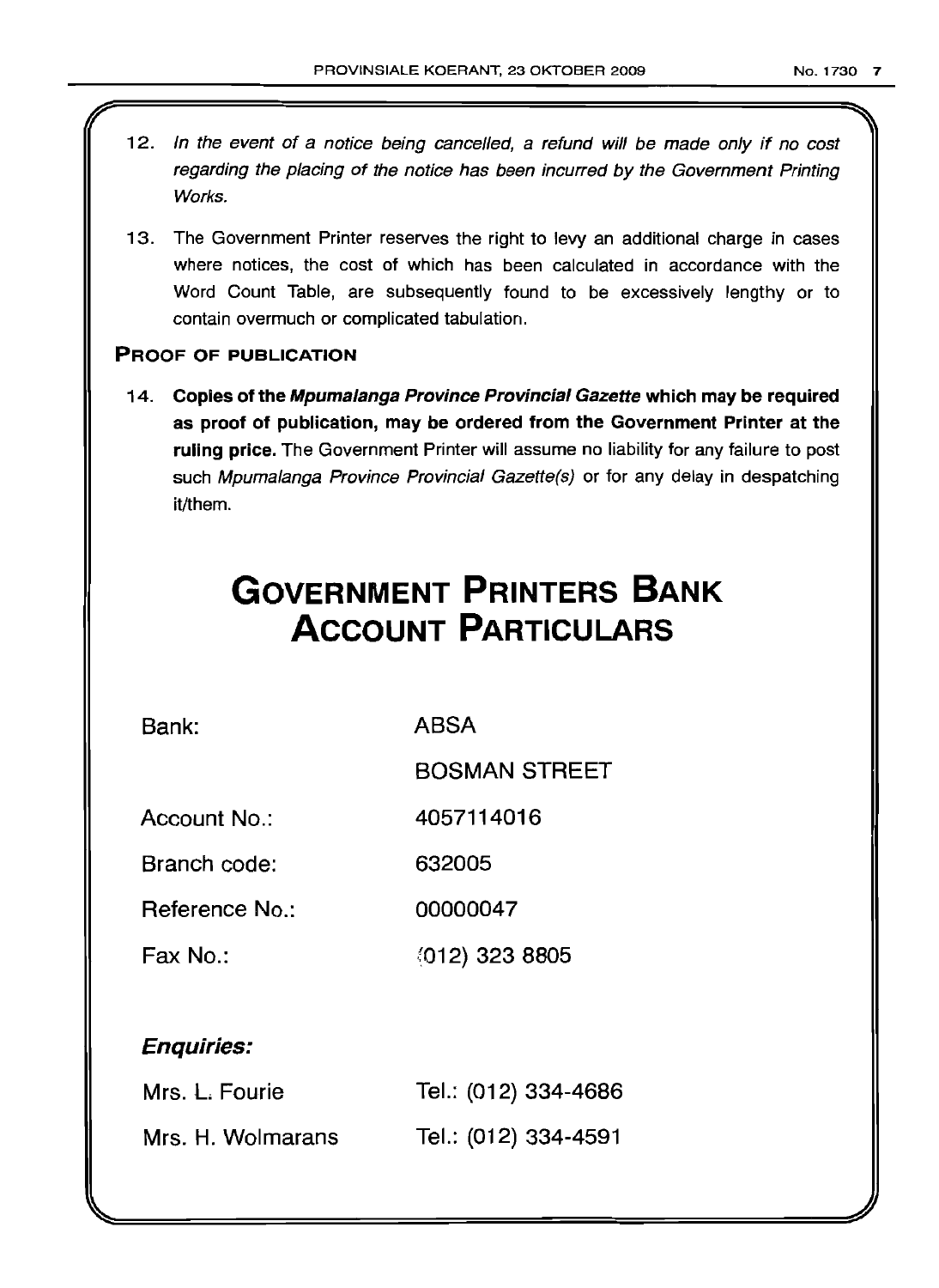# GENERAL NOTICES • ALGEMENE KENNISGEWINGS

#### NOTICE 330 OF 2009

#### PIET RETIEF AMENDMENT SCHEME 198

NOTICE OF APPLICATION FOR AMENDMENT OF PIET RETIEF TOWN-PLANNING SCHEME, 1980, IN TERMS OF SECTION 56 (1) (b) (i) OF THE TOWN-PLANNING AND TOWNSHIPS ORDINANCE, 1986 (ORDINANCE No. 15 OF 1986)

I, Pinkie Kuhne, being the authorized agent of the registered owner of the property mentioned below, hereby gives notice in terms of the above Ordinance, that I have applied to Mkhondo Municipality, Piet Retief, for the amendment of the townplanning scheme known as the Piet Retief Town-planning Scheme, 1980, by the rezoning of Portion 66 of Erf 428, Kempville, situated at No.6 Mayet Avenue, Kempville, Piet Retief, from "Residential 1" to "Business 1".

Particulars regarding the application will lie for inspection during normal office hours at the office of the Municipal Manager, Civic Centre, Mark Street, Piet Retief, for a period of 28 (twenty eight) days from 16 October 2009.

Objections to this application must within a period of 28 (twenty eight) days from 16 October 2009, written and in duplicate, be submitted to the Municipal Manager at the above address, or be posted to P.O. Box 23, Piet Retief, 2380.

Agent: Pinkie Kuhne, 76 Paterson Street (P.O. Box 22072), Newcastle, 2940. Tel/Fax: (034) 312-3116. Cell: 0829522946. **.-**

#### KENNISGEWING 330 VAN 2009

## PIET RETIEF-WYSIGINGSKEMA 198

KENNISGEWING VAN AANSOEK OM DIE WYSIGING VAN DIE PIET RETIEF-DORPSBEPLANNINGSKEMA, 1980, INGEVOLGEARTIKEL56 (1) (b) (i) VAN DIE ORDONNANSIE OP DORPSBEPLANNING EN DORPE, 1986 (ORDONNANSIE No. 15 VAN 1986)

Ek, Pinkie Kuhne, synde die gemagtigde agent van die geregistreerde eienaar van die ondergenoemde eiendom, gee hiermee, ingevolge bogenoemde artikel, kennis dat ek by die Mkhondo Munisipaliteit, Piet Retief, aansoek gedoen het om die wysiging van die dorpsbeplanningskema bekend as die Piet Retief-dorpsbeplanningskema, 1980, deur die hersonering van Gedeelte 66 van Erf 428, Kempville, geleë te Mayetlaan No. 6, Kempville, Piet Retief, vanaf "Residensieel 1" na "Besigheid 1".

Besonderhede van die aansoek lê ter insae gedurende gewone kantoorure by die kantoor van die Munisipale Bestuurder, Burgersentrum, Markstraat, Piet Retief, vir 'n tydperk van 28 (agt-en-twintig) dae vanaf 16 Oktober 2009.

Besware of vertoë teen die aansoek moet binne 'n tydperk van 28 (agt-en-twintig) dae vanaf 16 Oktober 2009, geskrewe en in tweevoud, ingehandig word by die Munisipale Bestuurder, by bovermelde adres, of gepos word aan Posbus 23, Piet Retief, 2380.

Agent: Pinkie Kuhne, Patersonstraat 76 (Posbus 22072), Newcastle, 2940. Tel/Faks: (034) 312-3116. Sel: 0829522946.

16-23

## NOTICE 331 OF 2009

#### STEVE TSHWETE AMENDMENT SCHEME 356 WITH ANNEXURE 294

NOTICE OF APPLICATION FOR THE AMENDMENT OF STEVE TSHWETE TOWN-PLANNING SCHEME, 2004, IN TERMS OF SECTION 56 (1) (b) (i) OF THE TOWN-PLANNING AND TOWNSHIPS ORDINANCE, 1986 (ORDINANCE 15 OF 1986)

We, Urban Dynamics (Mpumalanga) Inc., being the authorized agent of the registered owner of the Remaining Extent of Erf 105, Middelburg, hereby give notice in terms of section 56 (1) (b) (i) of the Town-planning and Townships Ordinance, 1986, that we have applied to the Steve Tshwete Town-planning Scheme, 2004, for the rezoning of the above-mentioned property situated at 60 Bhimy Damane Street, Middelburg, by rezoning the property from "Residential 1" to "Institutional for the purpose of a Day Care Centre", subject to certain conditions.

Particulars of the application will lie for inspection during normal office hours at the office of the Municipal Manager: Steve Tshwete Local Municipality, Municipal Buildings, Wanderes Avenue, Middelburg, 1050, for a period of 28 days from 16 October 2009.

Objections to or representations in respect of the application must be lodged with or made in writing to the Municipal Manager at the above address or at P.O. Box 14, Middelburg, 1050, within a period of 28 days from 16 October 2009.

Applicant: Urban Dynamics (Mpumalanga) Inc., Propark Building, 44 West Street (P.O. Box 3294), Middelburg, 1050. Tel: (013) 243-1219. Fax: (013) 243-1321. mail@urbanmbg.co.za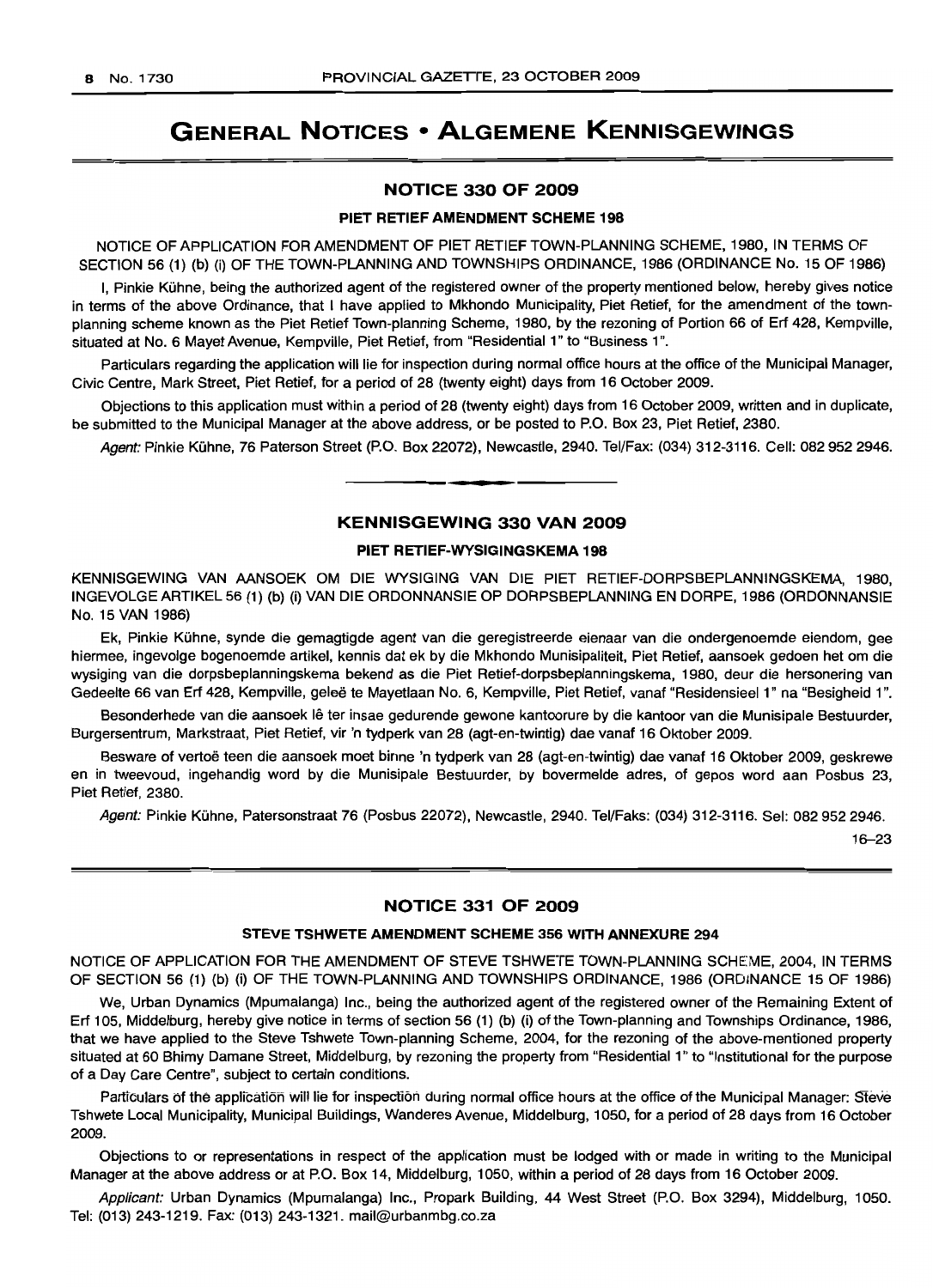# KENNISGEWING 331 VAN 2009

## STEVE TSHWETE-WYSIGINGSKEMA 356 MET BYLAE 294

KENNISGEWING VAN DIE AANSOEK OM DIE WYSIGING VAN DIE STEVE TSHWETE-DORPSBEPLANNINGSKEMA, 2004, INGEVOLGEARTIKEL56 (1) (b) (i) VAN DIE ORDONNANSIE OP DORPSBEPLANNING EN DORPE, 1986 (ORDONNANSIE No. 15 VAN 1986)

Ons, Urban Dynamics (Mpumalanga) Inc., synde die gemagtigde agent van die geregistreerde eienaar van die Restant van Erf 105, Middelburg, gee hiermee ingevolge artikel 56 (1) (b) (i) van die Ordonnansie op Dorpsbeplanning en Dorpe, 1986, kennis dat ons by die Steve Tshwete Plaaslike Munisipaliteit aansoek gedoen het om die wysiging van die Steve Tshwetedorpsbeplanningskema, 2004, deur die hersonering van die bogenoemde eiendom geleë te Bhimy Damanestraat 60, Middelburg, vanaf "Residensieel 1" na "Institusioneel vir die doeleindes van 'n Dagsorgsentrum", onderworpe aan sekere voorwaardes.

Besonderhede van die aansoek lê ter insae gedurende gewone kantoorure by die kantoor van die Munisipale Bestuurder: Steve Tshwete Plaaslike Munisipaliteit, Munisipale Gebou, Wandererslaan, Middelburg, 1050, vir 'n tydperk van 28 dae vanaf 16 Oktober 2009.

Besware of vertoë ten opsigte van die aansoek moet binne 'n tydperk van 28 dae vanaf 16 Oktober 2009 skriftelik in tweevoud by of tot die Munisipale Bestuurder by bovermelde adres of by Posbus 14, Middelburg, 1050, ingedien of gerig word.

Applikant: Urban Dynamics (Mpumalanga) Inc., Propark Building, Wesstraat 44 (Posbus 3294), Middelburg, 1050. Tel: (013) 243-1219. Faks: (013) 243-1321. mail@urbanmbg.co.za

16-23

# NOTICE 332 OF 2009

#### KOMATIPOORT AMENDMENT SCHEME 115

NOTICE OF APPLICATION FOR AMENDMENT OF TOWN-PLANNING SCHEME IN TERMS OF SECTION 56 (1) (b) (i) OF THE TOWN-PLANNING AND TOWNSHIPS ORDINANCE, 1986 (ORDINANCE No. 15 OF 1986)

I, Frans Arnold Meyer, being the authorized agent of the owner of Portion 14 of Stand 646, Komatipoort, hereby gives notice in terms of section 56 (1) (b) (i) of the Town-planning and Townships Ordinance, 1986, that I have applied to the Nkomazi Municipality for the amendment of the town-planning scheme known as Komatipoort Town-planning Scheme, 1992, by rezoning of the property Portion 14 of Stand 646, described above, situated on Olifant Drive, Komatipoort, from "Residential 1" to "Residential 3".

Particulars of the application will lie for inspection during normal office hours at the office of the Municipal Manager: Nkomazi Municipality, Rotunda Circle, Malelane, for a period of 28 days from 16 October 2009.

Objections to or representations in respect of the application must be lodged with or made in writing to the Municipal Manager: Nkomazi Municipality, Malelane, or at Private Bag Xl 01, Malelane, 1320 (Ref: Ms S. Shabangu), within a period of 28 days from 16 October 2009.

Address of agent: P.O. Box 130, Malelane, 1320. Tel: (013) 790-0265. Fax: (013) 790-0427. Ref: W8. E-mail: vrm.att@mweb.co.za

# KENNISGEWING 332 VAN 2009

**•**

### KOMATIPOORT-WYSIGINGSKEMA 115

KENNISGEWING VAN AANSOEK OM WYSIGING VAN DORPSBEPLANNINGSKEMA INGEVOLGE ARTIKEL 56 (1) (b) (i) VAN DIE ORDONNANSIE OP DORPSBEPLANNING EN DORPE, 1986 (ORDONNANSIE 15 VAN 1986)

Ek, Frans Arnold Meyer, synde die gevolmagtigde agent van die eienaar van Gedeelte 14 van Erf 646, Komatipoort, gee hiermee ingevolge artikel 56 (1) (b) (i) van die Ordonnansie op Dorpsbeplanning en Dorpe, 1986, kennis dat ek by die Nkomazi Munisipaliteit aansoek gedoen het om die wysiging van die dorpsbeplanningskema bekend as die Komatipoort-dorpsbeplanningskema, 1992, deur die hersonering van die eiendom Gedeelte 14 van Erf 646, hierbo beskryf, geleë te Olifantweg, Komatipoort, van "Residensieel 1" na "Residensieel 3".

Besonderhede van die aansoek lê ter insae gedurende gewone kantoorure by die kantoor van die Munisipale Bestuurder: Nkomazi Munisipaliteit, Rotunda Sirkel, Malelane, vir 'n tydperk van 28 dae vanaf 16 Oktober 2009.

Besware teen of vertoë ten opsigte van die aansoek moet binne 'n periode van 28 dae vanaf 16 Oktober 2009 skriftelik by bovermelde adres of by Privaatsak Xl 01, Malelane, 1320 (Verw: Mej. S. Shabangu), ingedien of gerig word.

Adres van agent: FA Meyer Ing., Posbus 130, Malelane, 1320. Tel: (013) 790-0265. Faks: (013) 790-0427. Ref: W8. E-pos: vrm.att@mweb.co.za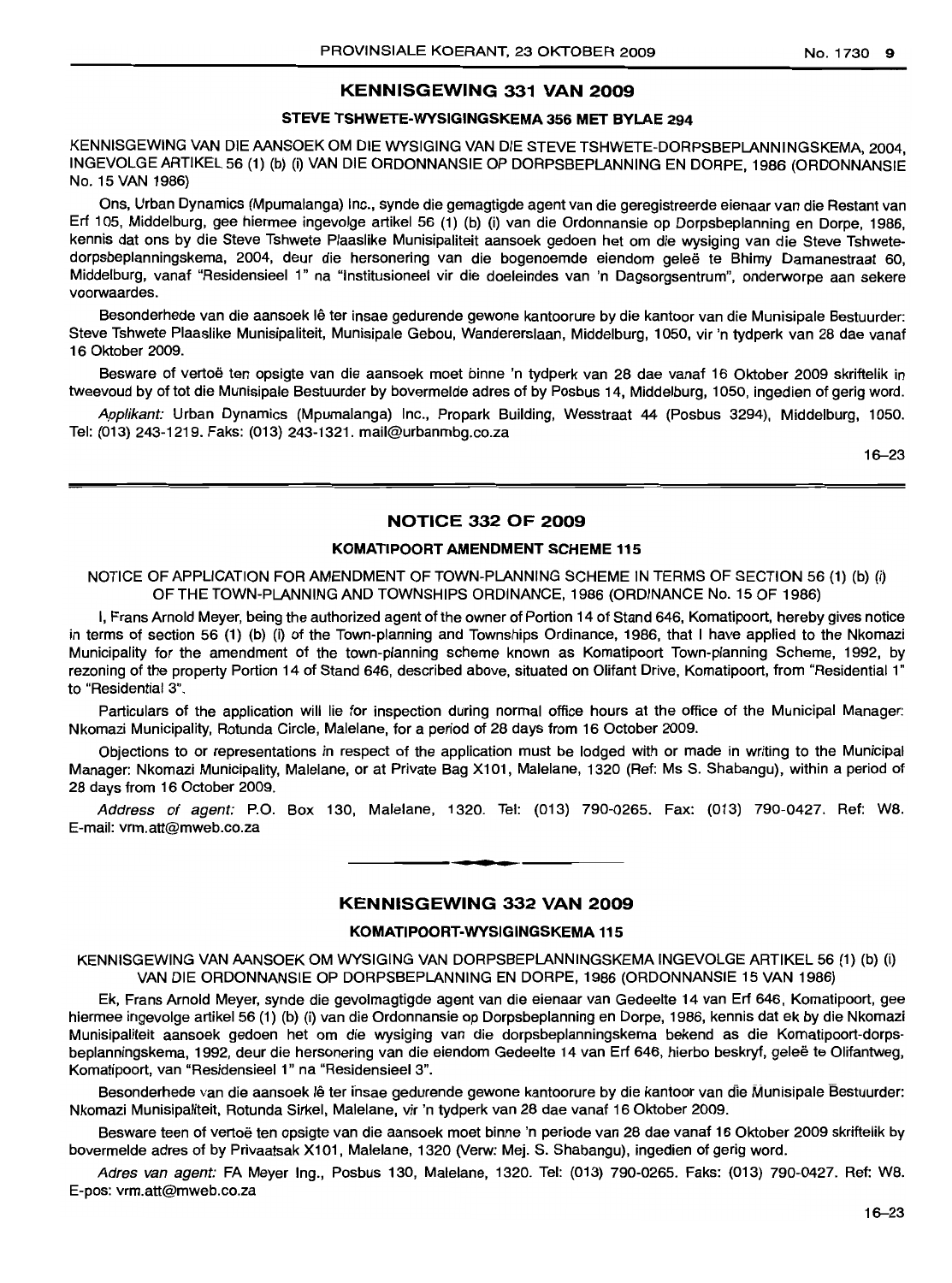# **NOTICE 333 OF 2009**

#### **BETHALAMENDMENT SCHEME 160**

# NOTICE OF APPLICATION FOR AMENDMENT OF TOWN-PLANNING SCHEME IN TERMS OF SECTION 56 (1) (b) (i) OF THE TOWN-PLANNING AND TOWNSHIPS ORDINANCE, 1986 (ORDINANCE 15 OF 1986)

I. Hendrik Lochner Susan, the authorised agent of the owner of Portion 1 of Erf 649, Bethal, Registration Division IS, Province of Mpumalanga, hereby give notice in terms of section 56 (1) (b) (i) of the Town-planning and Townships Ordinance, 1986, that I have applied to the Govan Mbeki Municipality for the amendment of the town-planning scheme known as the Bethal Town-planning Scheme, 1980, by the rezoning of the property described above, situated at the corner of Lakeside and Festenstein Avenues, Bethal, from "Residential 1" to "Business 1".

Particulars of the application will lie for inspection during normal office hours at the Municipal Manager: Govan Mbeki Municipality, Central Business Area, Secunda, 2302, for a period of 28 days from 16 October 2009.

Objections to or representations in respect of the application must be lodged with or made in writing to the Municipal Manager: Govan Mbeki Municipality, Private Bag Xl 017, Secunda, 2302, within a period of 28 days from 16 October 2009.

Address of agent: Reed & Partners Secunda, P.O. Box 985, Secunda, 2302. Tel: (017) 631-1394. Fax: (017) 631-1770.

## **KENNISGEWING 333 VAN 2009**

**1\_**

#### **BETHAL-WYSIGINGSKEMA 160**

KENNISGEWING VAN AANSOEK OM WYSIGING VAN DORPSBEPLANNINGSKEMA INGEVOLGE ARTIKEL 56 (1) (b) (i) VAN DIE ORDONNANSIE OP DORPSBEPLANNING EN DORPE, 1986 (ORDONNANSIE 15 VAN 1986)

Ek, Hendrik Lochner Susan, synde die gemagtigde agent van die eienaar van Gedeelte 1 van Erf 649, Bethal, Registrasieafdeling IS, provinsie Mpumalanga, gee hiermee ingevolge artikel 56 (1) (b) (i) van die Ordonnansie op Dorpsbeplanning en Dorpe, 1986, kennis dat ek by die Govan Mbeki Munisipaliteit aansoek gedoen het om die wysiging van die dorpsbeplanningskema bekend as Bethal-dorpsbeplanningskema, 1980, deur die hersonering van die eiendom hierbo beskryf, gelee op die hoek van Lakeside- en Festensteinlaan, Bethal, van "Residensieel 1" na "Besigheid 1",

Besonderhede van die aansoek lê ter insae gedurende gewone kantoorure by die kantoor van die Munisipale Bestuurder: Govan Mbeki Munisipaliteit, Sentrale Besigheidsarea, Secunda, 2302, vanaf 16 Oktober 2009.

Besware teen of vertoë ten opsigte van die aansoek moet binne 'n tydperk van 28 dae vanaf 16 Oktober 2009 skriftelik by of tot die Munisipale Bestuurder: Govan Mbeki Munisipaliteit, Privaatsak Xl 017, Secunda, 2302, gerig word.

Adres van die agent: Reed & Vennote Secunda, Posbus 985, Secunda. Tel: (017) 631-1394. Fax: (017) 631-1770.

16-23

#### **NOTICE 334 OF 2009**

SCHEDULE 11

(Regulation 21)

## NOTICE OF APPLICATION FOR ESTABLISHMENT OF TOWNSHIP

The Mkhondo Municipality gives notice in terms of section 69 (6) (a), read with section 96 (1) of the Town-planning and Townships Ordinance, 1986 (Ordinance 15 of 1986), that an application to establish the township referred to in the Annexure hereto, has been received by it.

Particulars of the application will lie for inspection during normal office hours at the office of the Department Development Planning, on the corner-of Mark and De Wet Streets, Piet Retief, for a period of 28 days from 16 October 2009.

Objections to or representations in respect of the application must be lodged with or made in writing and in duplicate to the Municipal Manager at the above address or at P.O. Box 23, Piet Retief, 2380, within a period of 28 day from 16 October 2009.

#### **ANNEXURE**

## Name of township: **Mahamba.**

Full name of applicant: Terraplan Associates Town and Regional Planners.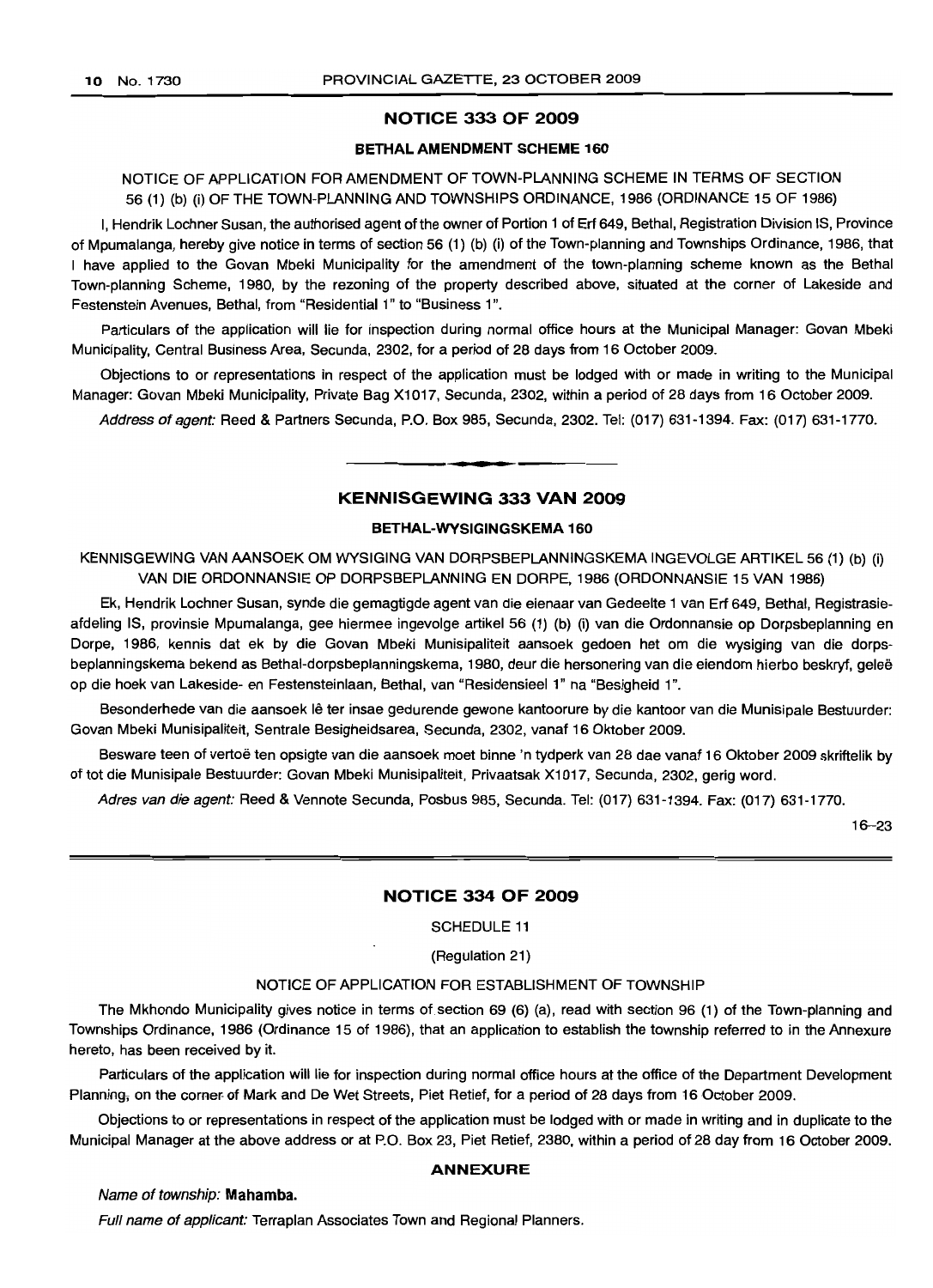Number of erven in proposed township:

- 2 "Government/RSA" erven, border post land uses, inclusive of security control, offices, shops, places of refreshment as well as parking areas.
- 8 "Special" erven for dwelling units.
- 1 "Special" erf for private road inclusive of access control and refuse removal.
- 1 "Reservoir" ert.
- 1 "Sewerage" farm ert.

Description of land on which township is to be established: Portion 3 of the farm Mahamba 7 HU. Situation of proposed township: On the R543 Provincial Road at the Mahamba Border Post. (DP 703).

# **KENNISGEWING 334 VAN 2009**

**•**

BYLAE 11

(Regulasie 21)

#### KENNISGEWING VAN AANSOEK OM STIGTING VAN DORP

Die Mkhondo Munisipaliteit gee hiermee ingevolge artikel 69 (6) (a) saamgelees met artikel 96 (1) van die Ordonnansie op Dorpsbeplanning en Dorpe, 1986 (Ordonnansie 15 van 1986), kennis dat 'n aansoek om die dorp in die Bylae hierby genoem, te stig deur hom ontvang is.

Besonderhede van die aansoek lê ter insae gedurende gewone kantoorure by die kantoor van die Departement Stedelike Ontwikkeling, op die hoek van Mark- en De Wetstraat, Piet Retief, vir 'n tydperk van 28 dae vanaf 16 Oktober 2009.

Besware teen of vertoë ten opsigte van die aansoek moet binne 'n tydperk van 28 dae vanaf 16 Oktober 2009 skriftelik en in tweevoud by of tot die Munisipale Bestuurder by bovermelde adres of by Posbus 23, Piet Retief, 2380, ingedien of gerig word.

# **BYLAE**

#### Naam van dorp: **Mahamba.**

Volle naam van aansoeker: Terraplan Medewerkers Stads- en Streekbeplanners.

Aantal erwe in voorgestelde dorp:

- 2 "Regering/RSA" erwe, grenspos grondgebruike, insluitende sekuriteitsbeheer, kantore, winkels, verversingsplekke asook parkeer areas.
- 8 "Spesiaal" erwe vir wooneenhede.
- 1 "Spesiaal" ert vir privaat pad ingesluit toegangsbeheer en vullisverwydering.
- 1 "Reservoir" erf.
- "Riool plaas" ert.

Beskrywing van grond waarop dorp gestig staan te word: Gedeelte 3 van die plaas Mahamba 7 HU.

Ligging van voorgestelde dorp: Op die R543 Provinsiale Pad by die Mahamba Grenspos. (DP703).

16-23

#### **NOTICE 335 OF 2009**

#### NOTICE OF APPLICATION FOR TOWNSHIP ESTABLISHMENT

NOTICE OF APPLICATION FOR THE ESTABLISHMENT OF A TOWNSHIP IN TERMS OF CHAPTER III, SECTION 96 OF THE TOWN-PLANNING AND TOWNSHIPS ORDINANCE, 1986 (ORDINANCE 15 OF 1986)

We, Sisonke Development Planners, hereby give notice in terms of section 69 (6) (a) of the Town-planning and Townships Ordinance, 1986 (Ordinance 15 of 1986), that we have applied to the Nkomazi Local Municipality for the establishment of the Township Kamaqhekeza Extension 2 on a portion of the Remainder of the farm Naas 592-JU, as set out in the Annexure.

Particulars of the application will lie for inspection during normal office hours at the office of the Municipal Manager: Nkomazi Local Municipality, 9 Park Street, Malelane, for a period of 28 days from 16 October 2009.

Objections to or representations in respect of the application must be lodged with or made in writing to the Municipal Manager at the above address or at Private Bag X101, Malelane, 1320, within a period of 28 days from 16 October 2009.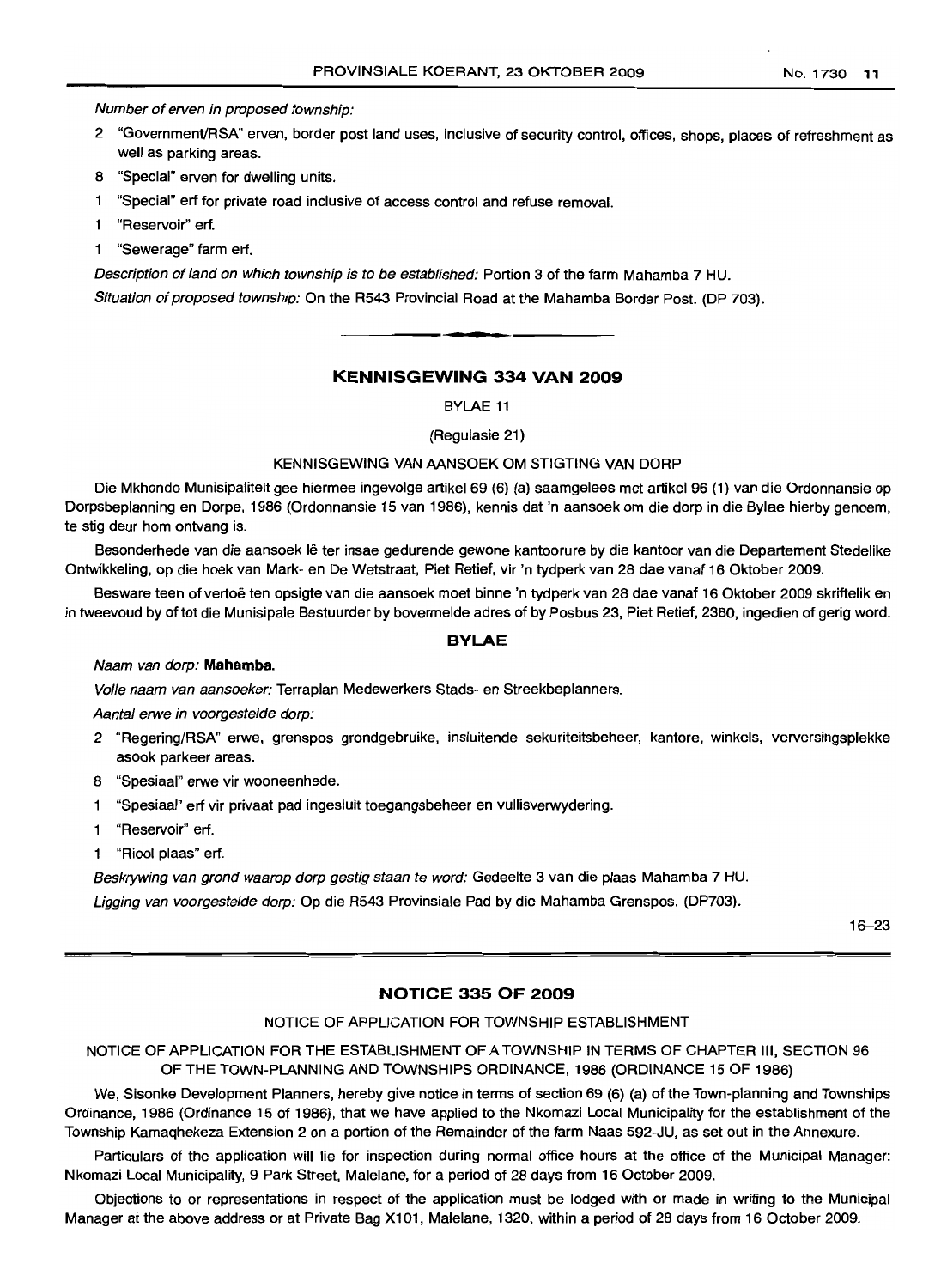#### ANNEXURE

#### Name of town: Kamaqhekeza Extension 2.

Total number of erven: 1 016.

Land uses: Residential-1 002 erven:

Business 1-5 erven; Institutional-1 erf; Public Open Space-8 erven; Total number of erven-1 016.

The application property is situated approximately 30 km south of Komatipoort, directly adjacent to the west of Kamaqhekeza.

Address of agent: Sisonke Development Planners, P.O. Box 2446, Nelspruit, 1200. Tel: (013) 755-4572. Fax: (013) 755-2803.

# NOTICE 335 OF 2009

**• •**

SATISO NGE KU FAKA SICELO SEKUHLELA NGALOKUSEMTSETFWENI KWENZAWO YEKUHLALA BANTFU

SATISO NGEKUFAKA SICELO SEKUHLELA INDZAWO YEKUHLALA BANTFU NGALOKUSEMTSETFWENI NGEKU-LANZELA SAHLUKO III, SIGABA 96 SEMTSETFO WEKUHLELA L1DOLOBHA NETINDZAWO TEKUHLALA BANTFU WANGO, 1986 (ORDINANCE 15 OF 1986)

Tsine, Sisonke Development Planners, senta lesatiso ngekwe sigaba 69 (6) (a) semtsetfo wekuhlela Iidolobha netindzawo tekuhlala bantfu wango, 1986 (Ordinance 15 of 1986), kutsi sifake sicelo kuMasipala we Nkomazi sekuhlela lendzawo lesele yalelipulazi lelingu Naas 592-JU. Lendzawo lehlelwako itawubitwa ngalokusemtsetfweni kutsi ibe yi Kamaqhekeza Extension 2.

Imininingwane yalesicelo itawutfolakala ngetikhatsi temsebenti letetayelekile emahhovisini a Menenja wa Masipala we Nkomazi e, 9 Park Street, Malelane sikhatsi lesingaba malanga langu 28 kusukela mhlatingu 16 October 2009.

#### Luhla Iwesicelo: Kamaqhekeza Extension 2.

Ligama lendzawo:

Inombolo yetitandi: Tekuhlala: 1 002 titandi;

Tebhizinisi-1 : 5 titandi; Tetikhungo: 1 sitandi; Tindzawo tesive letivulekile: 8 titandi; Linani letitandi setiphelele: 1 016 titandi.

Lendzawo lefakelwa sicelo sekuyihlela itfolakala cishe emakhilomitha lunga 30 ngentasi kwe Komatipoort, ngentasi kwe Kamaqheza.

Likheli lebafaki besicelo: Sisonke Development Planners, P.O. Box 2446, Nelspruit, 1200. Tel: (013) 755-4572. Fax: (013) 755-2803.

16-23

# NOTICE 339 OF 2009

#### NOTICE OF THE NELSPRUIT AMENDMENT SCHEME 1653

We, Mashinin's Cad Draughting CC, being the authorized agent of Portion 5 of Ert 1029, Stonehenge Extension 1, hereby give notice in terms of section 56 (1) (b) (i) of the Town-planning and Townships Ordinance, 1986, that we have applied to the Mbombela Local Municipality for the amendment of the Nelspruit Town-planning Scheme, 1989, by rezoning of the property described above, situated at No. 8 Crombeck Street from "Residential 1" to "Residential 1" and a guest house with 18 room.

Particulars of the application will lie for inspection during normal office hours at the office of the Town Clerk, No. 1 Nel Street, Room 243, for the period of 28 days from 23 October 2009 first publication of this notice.

Objections to or representations in respect of the application must be lodged with, or made in writing to the Town Clerk at the above address or at PO Box 45, Nelspruit, within a period of 28 days from 23 October 2009.

Address of agent: Stand 147, Bhabule Street, Kamagugu, Nelspruit, 1200.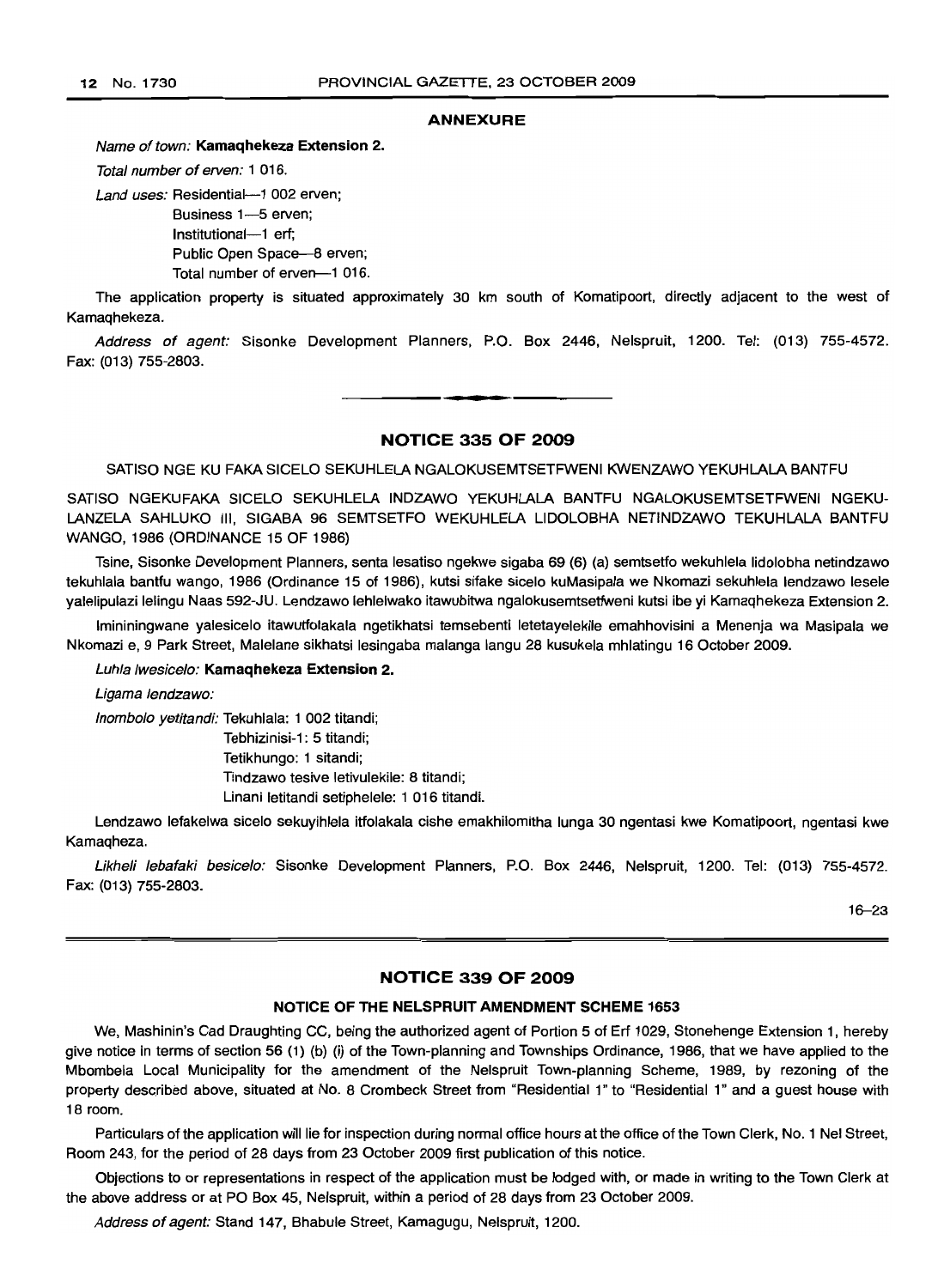# **KENNISGEWING 339 VAN 2009**

# **NELSPRUIT-WYSIGINGSKEMA 1653**

Ons, Mashinin's Cad Draughting CC, synde die agent van Gedeelte 5 of Erf 1029, Stonehenge Extension 1, gee hiermee ingevolge artikel 56 (1) (b) (i) van die Ordonnansie op Dorpsbeplanning en Dorpe, 1986, kennis dat ons by die Mbombela Plaaslike Munisipaliteit aansoek gedoen het vir die wysiging van die Nelspruit-dorpsbeplanningskema, 1989, deur die hersonering van die eiendom hierbo beskryf No. 8 Crombeckstraat vanaf "Residensieel 1" na "Residensieel 1" en 'n gaste huis met 18 kamers.

Besonderhede van die aansoek lê ter insae gedurende gewone kantoorure by die kantoor van die Munisipale Bestuurder, Mbombela Plaaslike Munisipaliteit, Nelstraat No.1, Kamer 243, vir 'n periode van 28 dae vanaf 23 Oktober 2009.

Besware teen of vertoë ten opsigte van die aansoek moet binne 'n tydperk van 28 dae vanaf 23 Oktober 2009, skriftelik by bogemelde adres of by die Munisipale Bestuurder, Posbus 45, Nelspruit, 1200, ingedien of gerig word.

Adres van agent: Erf 147, Bhabulestraat, Kamagugu, Nelspruit, 1200.

23-30

## **NOTICE 340 OF 2009**

SCHEDULE 8

Regulation 11 (2)

NOTICE OF APPLICATION FOR AMENDMENT OF TOWN-PLANNING SCHEME IN TERMS OF SECTION 56 (1) (b) (i) OF THE TOWN-PLANNING AND TOWNSHIPS ORDINANCE, 1986 (ORDINANCE 15 OF 1986)

#### **ERMELO AMENDMENT SCHEME 206**

I, Adriaan Jacobus Benson Prinsloo, being the authorised agent of the owners of Remaining Extent of Erf 422, Ermelo Township, hereby give notice in terms of section 56 (1) (b) (i) of the Town-planning and Townships Ordinance, 1986, that I have applied to the Msukaligwa Local Municipality for the amendment of the town-planning scheme known as the Ermelo Townplanning Scheme, 1982, by the rezoning of the property described above, situated at Remaining Extent of Erf 422, Ermelo Township, Registration Division IT, Province Mpumalanga, from "Residential 1" to "Business 1".

Particulars of the application will lie for inspection during normal office hours at the office of the Municipal Manager/ Secretary of the Msukaligwa Local Municipality, Civic Centre, Taute Street, Ermelo, from a period of 28 days from 23 October 2009.

Objections to or representations in respect of the application must be lodged with or made in writing to the Municipal Manager/Secretary at the above address or at GF Botha & Van Dyk, corner of Kerk and Joubert Streets, Ermelo, within a period of 28 days from 23 October 2009.

Address of agent: G F Botha & Van Dyk Inc., corner of Kerk and Joubert Streets, Ermelo. Tel: (017) 819-7542. Ref: Mr A Prinsloo.

## **KENNISGEWING 340 VAN 2009**

**• I**

BYLAE 8

Regulasie 11 (2)

KENNISGEWING VAN AANSOEK OM WYSIGING VAN DORPSBEPLANNINGSKEMA INGEVOLGE ARTIKEL 56 (1) (b) (i) VAN DIE ORDONNANSIE OP DORPSBEPLANNING EN DORPE, 1986 (ORDONNANSIE 15 VAN 1986)

#### **ERMELO-WYSIGINGSKEMA 206**

Ek, Adriaan Jacobus Benson Prinsloo, synde die gemagtigde agent van die eienaars van Resterende Gedeelte van Erf 422, Ermelo-dorpsgebied, Registrasieafdeling I.T., provinsie Mpumalanga, gee hiermee ingevolge artikel 56 (1) (b) (i) van die Ordonnansie op Dorpsbeplanning en Dorpe, 1986, kennis dat ek by die Msukaligwa Local Municipality aansoek gedoen het om die wysiging van die dorpsbeplanningskema bekend as Ermelo-dorpsbeplanningskema, 1982, deur die hersonering van die eiendom hierbo beskryf, geleë te Resterende Gedeelte van Erf 422, Ermelo-dorpsgebied, Registrasieafdeling IT, provinsie Mpumalanga, vanaf "Residensieel 1" na "Besigheid 1".

Besonderhede van die aansoek Iê ter insae gedurende gewone kantoorure by die kantoor van die Munisipale Bestuurder/Sekretaris van die Msukaligwa Local Municipality, Burgersentrum, Tautestraat, Ermelo, vir 'n tydperk van 28 dae vanaf 23 Oktober 2009.

Besware teen of vertoë ten opsigte van die aansoek moet binne 'n tydperk van 28 dae vanaf 23 Oktober 2009 skriftelik by die Munisipale Bestuurder/Sekretaris by bovermelde adres of by GF Botha & Van Dyk, h/v Kerk- en Joubertstraat, Ermelo, ingedien of gerig word.

Adres van agent: G F Botha & Van Dyk Ing., h/v Kerk- en Joubertstraat, Ermelo, 2350. Tel: (017) 819-7542. Verw: Mnr A. Prinsloo.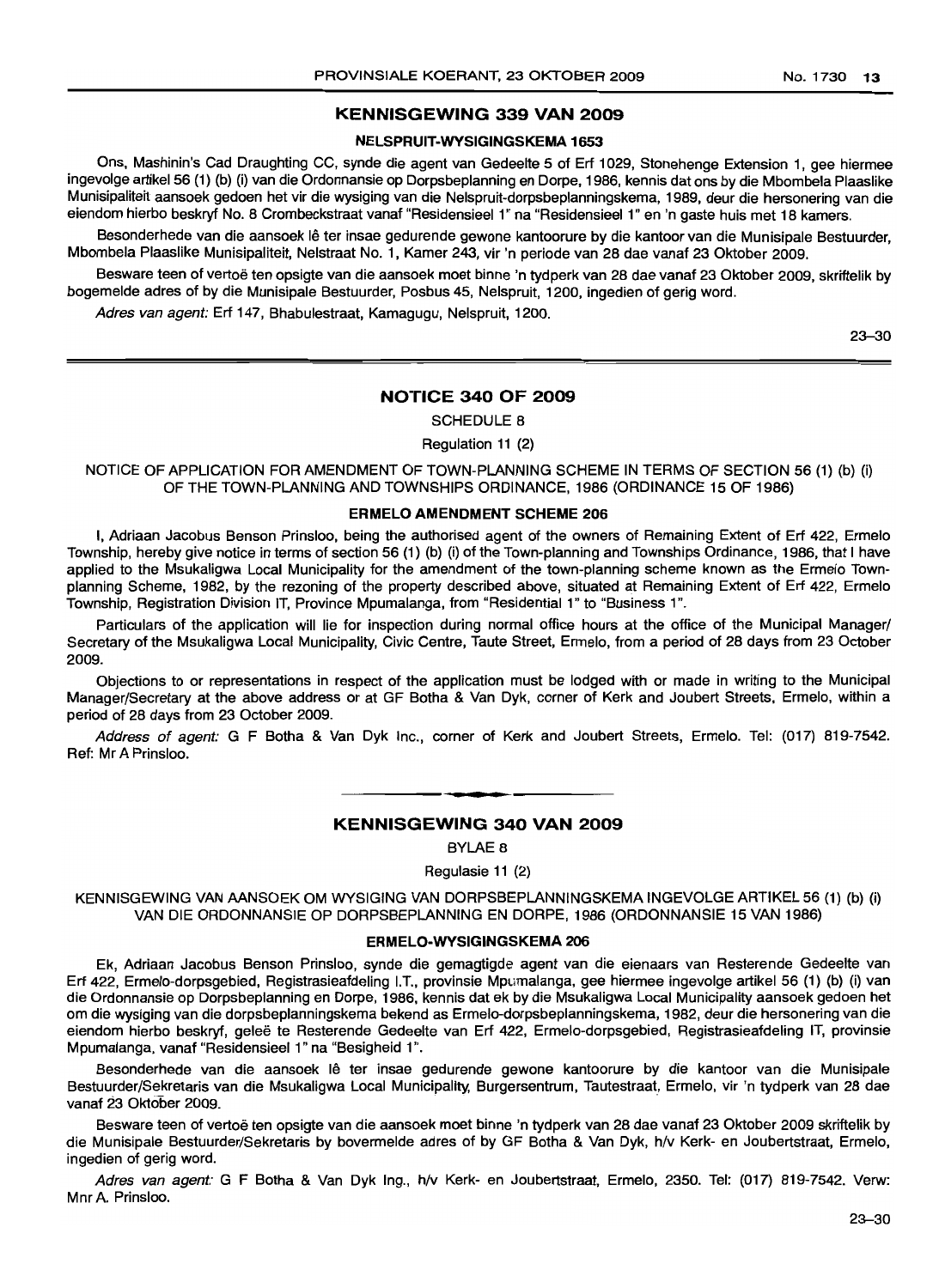## NOTICE 341 OF 2009

SCHEDULE 8

Regulation 11 (2)

NOTICE OF APPLICATION FOR AMENDMENT OF TOWN-PLANNING SCHEME IN TERMS OF SECTION 56 (1) (b) (i) OF THE TOWN-PLANNING AND TOWNSHIPS ORDINANCE, 1986 (ORDINANCE 15 OF 1986)

#### ERMELO AMENDMENT SCHEME 551

I, Adriaan Jacobus Benson Prinsloo, being the authorised agent of the owner of Erf 961, Breyten Township, Registration Division IT, Mpumalanga Province, hereby give notice in terms of section 56 (1) (b) (i) of the Town-planning and Townships Ordinance, 1986, that I have applied to the Msukaligwa Local Municipality for the amendment of the town-planning scheme known as Ermelo Town-planning Scheme, 1982, by the rezoning of the property described above, situated at Erf 961, Breyten Township, Registration Division IT, Province Mpumalanga, from "Residential 1" to "Residential 3".

Particulars of the application will lie for inspection during normal office hours at the office of the Municipal Manager/ Secretary, Civic Centre, Taute Street, Ermelo, for a period of 28 days from 23 October 2009.

Objections to or representations in respect of the application must be lodged with or made in writing to the Municipal Manager/Secretary at the above address or at corner of Kerk and Joubert Streets, Ermelo, within a period of 28 days from 23 October 2009.

Address of agent: G F Botha & Van Dyk Inc., corner of Kerk and Joubert Streets, Ermelo. Tel: (017) 819-7542. Ref: Mr A Prinsloo.

# **•** KENNISGEWING 341 VAN 2009

BYLAE 8

Regulasie 11 (2)

KENNISGEWING VAN AANSOEK OM WYSIGING VAN DORPSBEPLANNINGSKEMA INGEVOLGE ARTIKEL 56 (1) (b) (i) VAN DIE ORDONNANSIE OP DORPSBEPLANNING EN DORPE, 1986 (ORDONNANSIE 15 VAN 1986)

### ERMELO-WYSIGINGSKEMA 551

Ek, Adriaan Jacobus Benson Prinsloo, synde die gemagtigde agent van die eienaar van Erf 961, Breyten-dorpsgebied, Registrasieafdeling I.T., provinsie Mpumalanga, gee hiermee ingevolge artikel 56 (1) (b) (i) van die Ordonnansie op Dorpsbeplanning en Dorpe, 1986, kennis dat ek by die Msukaligwa Local Municipality aansoek gedoen het om die wysiging van die dorpsbeplanningskema bekend as Ermelo-dorpsbeplanningskema, 1982, deur die hersonering van die eiendom hierbo beskryf, geleë te Erf 961, Breyten-dorpsgebied, Registrasieafdeling IT, provinsie Mpumalanga, vanaf "Residensieel 1" na "ResidensieeI3".

Besonderhede van die aansoek lê ter insae gedurende gewone kantoorure by die kantoor van die Munisipale Bestuurder/Sekretaris van die Msukaligwa Local Municipality, Burgersentrum, Ermelo, vir 'n tydperk van 28 dae vanaf 23 Oktober 2009.

Besware teen of vertoë ten opsigte van die aansoek moet binne 'n tydperk van 28 dae vanaf 23 Oktober 2009 skriftelik by die Munisipale Bestuurder/Sekretaris by bovermelde adres of by GF Botha & Van Dyk, h/v Kerk- en Joubertstraat, Ermelo, ingedien of gerig word.

Adres van agent: G F Botha & Van Dyk Ing., h/v Kerk- en Joubertstraat, Ermelo, 2350. Tel: (017) 819-7542. Verw: Mnr A. Prinsloo.

23-30

# NOTICE 342 OF 2009

NOTICE OF APPLICATION FOR AMENDMENT OF TOWN-PLANNING SCHEME IN TERMS OF SECTION 56 (1) (b) (i) AND (ii) OF THE TOWN-PLANNING AND TOWNSHIPS ORDINANCE, 1986 (ORDINANCE 15 OF 1986)

#### DELMAS AMENDMENT SCHEME 44/2007

We, Terraplan Associates, being the authorised agent of the owner of Portion of Portion R/6 (Portion 48), of the farm Modderfontein 236 I.R., hereby give notice in terms of section 56 (1) (b) (i) and (ii) of the Town-planning and Townships Ordinance, 1986, that we have applied to the Victor Khanye Local Municipality (Delmas) for the amendment of the town-planning scheme known as the Delmas Town-planning Scheme, 2007, by the rezoning of the property described above, situated adjacent to Modderfontein Road/N12 highway from "Commercial Agriculture" to "Industrial 2" inclusive of a vehicle sales and display area, showrooms, a workshop and a dwelling unit as primary land uses, subject to certain restrictive measures.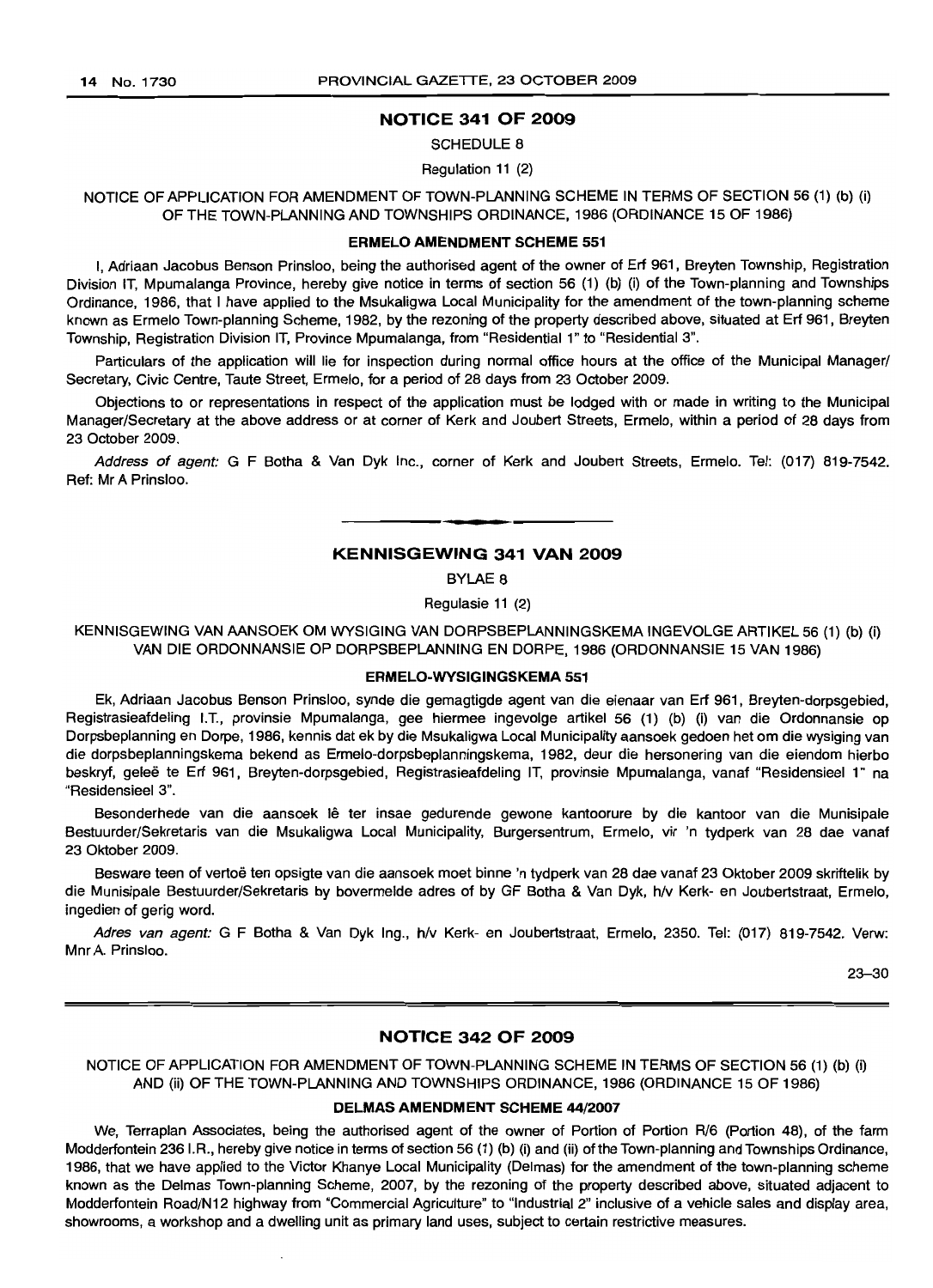Particulars of the application will lie for inspection during normal office hours at the office of the Municipal Manager, Room 2, c/o Samuel Road and Van der Walt Streets, Delmas, for the period of 28 days from 23 October 2009.

Objections to or representations in respect of the application must be lodged with or made in writing to the Municipal Manager at the above address or at P.O. Box 6, Delmas, 2210, within a period of 28 days from 23 October 2009.

**\_ a**

Address of agent: (HS1940) Terraplan Associates, PO Box 1903, Kempton Park, 1620.

# **KENNISGEWING 342 VAN 2009**

KENNISGEWING VAN AANSOEK OM WYSIGING VAN DORPSBEPLANNINGSKEMA INGEVOLGE ARTIKEL 56 (1) (b) (i) EN (ii) VAN DIE ORDONNANSIE OP DORPSBEPLANNING EN DORPE, 1986 (ORDONNANSIE No. 15 VAN 1986)

#### **DELMAS-WYSIGINGSKEMA** 44/2007

Ons, Terraplan Medewerkers, synde die gemagtigde agent van die eienaar van Gedeelte van Gedeelte Rl6 (Gedeelte 48) van die plaas Modderfontein 236 I.R., gee hiermee ingevolge artikel 56 (1) (b) (i) en (ii) van die Ordonnansie op Dorpsbeplanning en Dorpe, 1986, kennis dat ons by die Victor Khanye Plaaslike Munisipaliteit (Delmas) aansoek gedoen het om die wysiging van die dorpsbeplanningskema bekend as Delmas-dorpsbeplanningskema, 2007, deur die hersonering van die eiendom hierbo beskryf, geleë aangrensend aan Modderfonteinweg/N12 snelweg vanaf "Kommersieel Landbou" na "Nywerheid 2" insluitende 'n voertuigverkoop area en vertoonlokale, werkswinkel en 'n woonhuis as primêre grondgebruike, onderworpe aan sekere beperkende voorwaardes.

Besonderhede van die aansoek lê ter insae gedurende gewone kantoorure by die kantoor van die Munisipale Bestuurder, Kamer 2, h/v Samuelweg en Van der Waltstraat, Delmas, vir 'n tydperk van 28 dae vanaf 23 Oktober 2009.

Besware teen of vertoë ten opsigte van die aansoek moet binne 'n tydperk van 28 dae vanaf 23 Oktober 2009 skriftelik by of tot die Munisipale Bestuurder by bovermelde adres of by Posbus 6, Delmas, 2210, ingedien of gerig word.

Adres van agent: (HS1940) Terraplan Medewerkers, Posbus 1903, Kempton Park, 1620.

23-30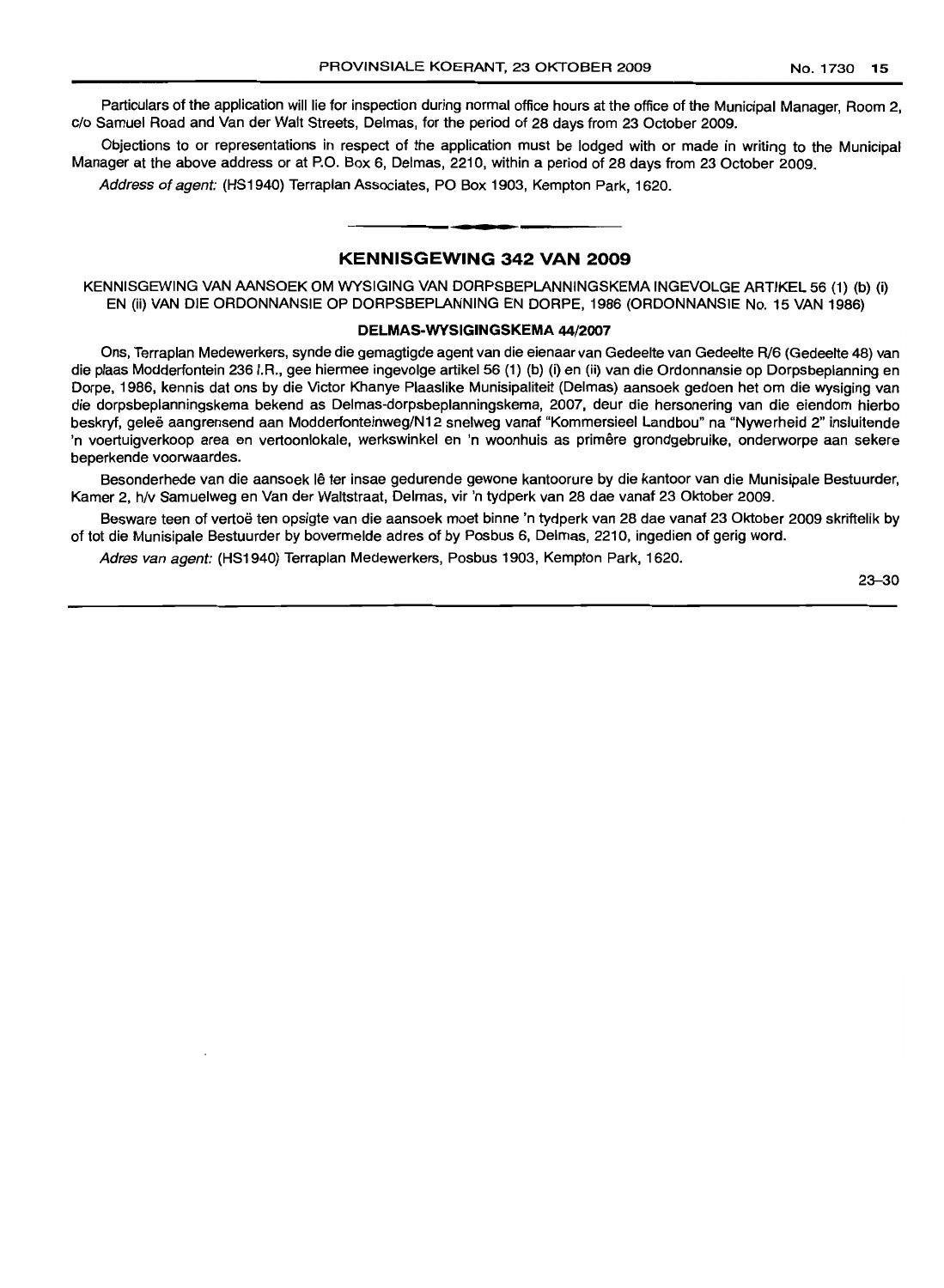# NOTICE 343 OF 2009

NOTICE IN TERMS OF THE PROVISIONS OF THE DEVELOPMENT FACILITATION ACT, 1995 (ACT 67 OF 1995) FOR:-

ESTABLISHMENT OF A LAND DEVELOPMENT AREA (SECTION 31), (1)

SUSPENSION OF THE SUBDIVISION OF AGRICULTURAL LAND ACT, 1970 (ACT 70 OF 1970) (SECTION 33(2)(j); AND (2)

(3) CANCELLATION / REMOVAL OF RESTRICTIVE CONDITIONS (SECTION 34)

ALSO TAKING COGNIZANCE OF (REGULATION 21 (10) OF THE DEVELOPMENT FACILITATION REGULATIONS, 2000) (ALL IF APPLICABLE)

Kevin Neil Kritzinger TRP (SA) of Plan-2-Survey Africa Incorporated duly authorized by the respective land owner, has lodged an application in terms of Section 31 of the Development Facilitation Act, 1995 read with Regulation 21 of the Development Facilitation Regulations, 2000 for the establishment of a land development area on the Remainder of the farm Dixie No 311-JU and the farm Claremont Vale No 312-JU, situated in the jurisdiction of the Umjindi Local Municipality.

The land development area may only be used for the purposes of private residential lifestyle estate development comprising of the following land-use activities:

- (i) Club House, Restaurant and Conference Facilities (32 guests in overnight facilities) on approximately 4,4719 ha;
- (ii) Residential Stands (say 267 units). Affordable Housing (say 53 units) and Retirement Village (say 160 units) 39,0249 ha;
- (iii) Theme Village (103 units) on approximately 4,1483 ha;
- (iv) Support Village (60 units) on approximately 2,4193 ha;
- (v) Bushveld Estate (55 units) on approximately 56,5581 ha;
- (vi) Golf Course on approximately 104,3995 ha;
- (vii) Game Resort, Open Spaces and Parks on approximately 702,5558 ha;
- (viii) Village Crafts Centre on approximately 3,0886 ha;
- (ix) Water treatment area on approximately 5,1682 ha;
- (x) Access control facilities on approximately 0,8187 ha; and
- (xi) Streets".

This is for the total extent of the land, to be an integrated development.

The applications entail the following constituent components, viz:

- (1) Approval of rights;
- (2) Subdivision of land;
- (3) Removal of title conditions.

The relevant plans, documents and information (Reference number MDT09/09/09/01/DIXIE CREEK) are available for inspection at Building 6, First Floor, Government Boulevard, Riverside Office Complex, Nelspruit, Mpumalanga for a period of 21 days from 23 October 2009.

The application will be considered at a Tribunal Hearing to be held at on 4 December 2009 at BUilding 8, Second Floor, Riverside Government Complex, Nelspruit at 10:00 and the pre-hearing conference to be held at Building 8, Second Floor, Riverside Government Complex, Nelspruit on 26 November 2009 at 10:00.

Any person having an interest in the application should please note that:-

- 1. You must within 21 days from the date of this notice, provide the designated officer with written representation in support of the application, or any other written representations you wish to make not amounting to an objection, in which case you are not required to attend the tribunal hearing; or
- 2. If your comments constitute an objection to any aspect of the land development application, you or your representative must appear in person before the tribunal on the date mentioned above, or any other date of which you may be given notice. In terms of Section 21 (24) every person who intends appearing at the tribunal hearing must attend the pre-hearing conference (to be held on 26 November 2009) either personally or through his/her duly authorized representative.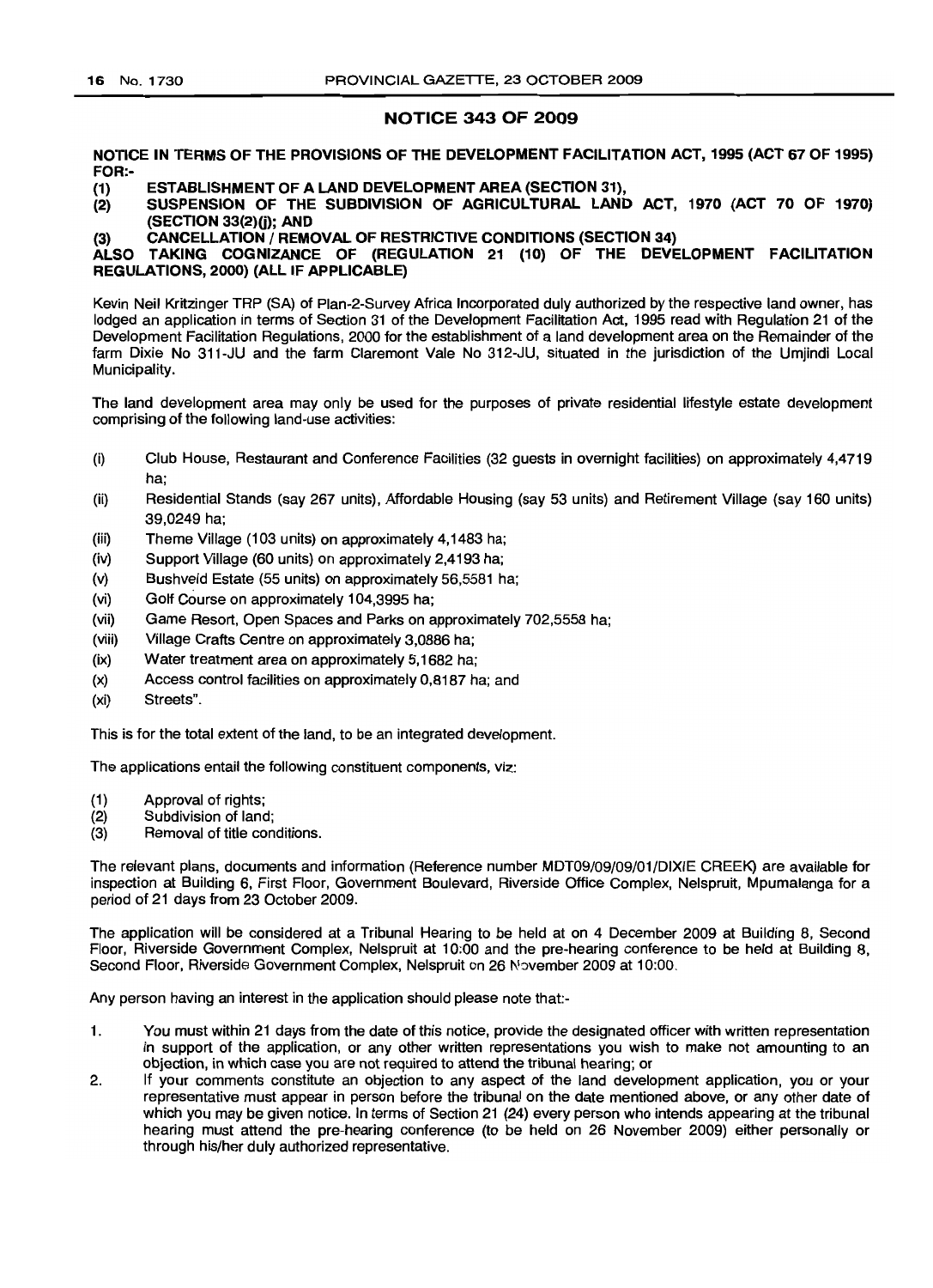Any written objection or representations must state the name and address of the person or body making the objection or representation, the interest that such person or body has in the matter and the reasons for the objection or representation and must be delivered to the designated officer at his or her address set out below within the said period of 21 days.

Should you have any queries, please contact the designated officer at the following address and / or contact numbers:

| Contact person:          | Ms Refilwe Motaung, Mpumalanga Development Tribunal                                                                                                                                                                                                                                                    |
|--------------------------|--------------------------------------------------------------------------------------------------------------------------------------------------------------------------------------------------------------------------------------------------------------------------------------------------------|
| <b>Business Address:</b> | Private Bag X11219, NELSPRUIT, 1200, Building 6, First Floor, Government Boulevard,                                                                                                                                                                                                                    |
|                          | Riverside Office Complex, NELSPRUIT, 1200                                                                                                                                                                                                                                                              |
| Business number:         | (013) 766 6314                                                                                                                                                                                                                                                                                         |
| Business fax:            | (013) 766 8295                                                                                                                                                                                                                                                                                         |
| Mobile:                  | 082 788 2395                                                                                                                                                                                                                                                                                           |
| E-mail:                  | info.ardla@mpu.gov.za                                                                                                                                                                                                                                                                                  |
| Applicant:               | Kevin Kritzinger TRP(SA) of Plan-2-Survey Africa Incorporated; Postal Address: PO Box<br>3203, NELSPRUIT, 1200; Telephone: (013) 741 1060; Telefax: (013) 741 3752; E-mail:<br>plan2survey@telkomsa.net; Physical Address: Unit 47, Sonpark Boulevard, 4 Annecke<br>Street, Sonheuwel, NELSPRUIT, 1201 |

# NOTICE 343 OF 2009

SATISO NGEKULANDZELA IMIBANDZELA YEMTSETFO WEKUHLELEMBISA INTFUTFUKO, 1995 (UMTSETFO 67 WANGA-1995) WE:-

- (1) KUSUNGULWA KWENDZAWO YEKUTFUTFUKISWA KWEMHLABA (SIGABA 31),
- (2) KUHLEHLlSWA KWESIGABA LESINCANE SEMTSETFO WEMHLABA WEKLILlMA, 1970 (UMTSETFO 70 WANGA-1970) (SIGABA 33(2)(j); KANYE
- (3) NEKWESULWA / KUKHISHWA KWETIMO LETINCABELAKO (SIGABA 34)

KUPHINDZE KUCONDZISISWE (UMTSETFOSIMISO 21 (10) WEMITSETFOTIMISO YEKUHLELEMBISA INTFUTFUKO, 2000) (YONKHE UMA KUFANELE)

Baka-Kevin Neil Kritzinger TRP (SA) be-Plan-2-Survey Africa Incorporated ngekugunyatwa ngaJokuphelele ngumniyo wemhlaba, bafake sicelo ngekulandzela Sigaba 31 seMtsetfo wekuHlelembisa iNtfutfuko, 1995 ngekufundza neMtsetfosimiso 21 wemiTsetfotimiso yekuHlelenjiswa kweNtfutfuko, 2000 sekusungulwa kwendzawo yekutfutfukiswa kuNsalela yelipulazi Dixie No 311-JU kanye ne-Claremont Vale No 312-JU, lesendzaweni lelawulwa ngu-Umjindi Local Municipality.

Lendzawo yekutfutfukiswa kwemhlaba ingasetjentiselwa kuphela ngetinhloso tendzawo yangasese yekuhlala lefaka ekhatsi lemisebenti yekusetjentiswa kwemhlaba lelandzelako:

- (i) I-Club House, iResitjurenti kanye netiNdlu tetiNkomfa (tindlu letingalalisa tivakashi letingu-32) lecishe ifike kumahektha langu-4,4719;
- (ii) Titandi TetindJu tehlala (singatsi emagumbi langu-267), Tindlu Letitsengekako (singatsi emagumbi langu-53) kanye neNdzawo Yekugugela (singatsi emagumbi langu-160) 39,0249 ha;
- (iii) I-Theme Village (emagumbi langu-103) cishe 4,1483 ha;
- (iv) I-Support Village (emagumbi langu-60) cishe 2,4193 ha;
- (v) I-Bushveld Estate (emagumbi langu-55) cishe 56,5581 ha;
- (vi) Libala Legalufi endzaweni lecishe ibe ngu-104,3995 ha;
- (vii) Indzawo Yetilwane, Emabala Langenalutfu kanye nemaPaki endzaweni lecishe ibe ngu-702,5558 ha;
- (viii) Indzawo Yemisebenti Yetr-ndla yendzawo lecishe ibe ngu-3,0886 ha;
- (ix) Indzawo yekuhlanta emanti lecishe ibe ngu-5,1682 ha;
- (x) Indzawo yekulawula kungena nekuphuma lecishe ibe ngu-O,8187 ha; kanye
- (xi) Netitaladi.

Lobu bukhulu bemhlaba lobuphelele, lobutawuba yintfutfuko lehlanganisiwe.

Leticelo tifaka letincenye letilandzelako, kufaka ekhatsi: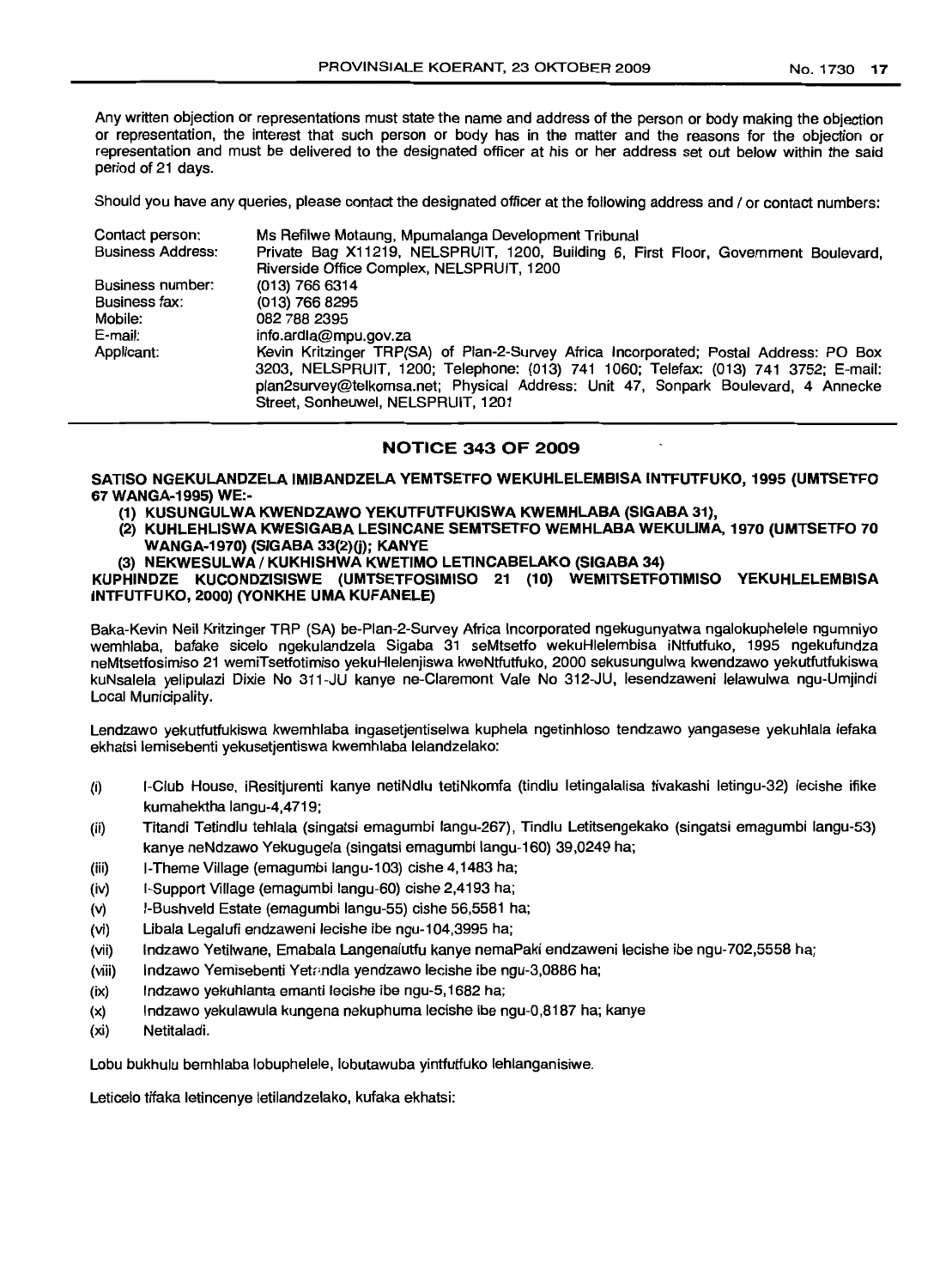- (1) Kwemukelwa kwemalungelo;
- (2) Kwehlukaniswa ngetigatjana kwemhlaba;<br>(3) Kukhishwa kwetimo tematavitela.
- Kukhishwa kwetimo tematayitela.

Emapulani lafanele, imiculu kanye nemniningwane (Inombolo yerefurensi MDT09/09/09/01/DIXIE CREEK) kuyatfolakala ku-Building 6, First Floor, Government Boulevard, Riverside Office Complex, Nelspruit, Mpumalanga sikhatsi semalanga langu-21 kusukela ngamhlaka 23 Okthoba 2009.

lesicelo sitawubukisiswa ekuLalelweni kweLibandla lokutawubanjwa ngamhlaka 4 Disemba 2009 ku-Building 8, Second Floor, Riverside Government Complex, Nelspruit nga 10:00 nasemhlanganweni wekulalela ngaphambilini lotawubanjwa ku-Building 8, Second Floor, Riverside Government Complex, Nelspruit ngamhlaka 26 Novemba 2009 nga 10:00.

Nobe ngumuphi umuntfu loneshisakalo kulesicelo kumele akhumbule kwekutsi:-

- 1. Kumele ngekhatsi kwemalanga langu-21 kusukela ngelusuku Iwalesatiso, anikete siphatsimandla semsebenti setfulo lesibhaliwe sekwesekela sicelo, nobe ngutiphi letinye tetfulo lofisa kutenta letingahlangani nekuphikisa sicelo, uma kunjalo ke akudzingakali kwekutsi uhambele kulalelwa kwelibandla; nobe
- 2. Uma imibono yakho ifaka ekhatsi kuphikisa nkunobe nguluphi luhlangotsi Iwesicelo sekutfutfukiswa kwemhlaba, wena nobe ummeli wakho kumele uvele ngaphambi kwelibandla ngelusuku loluphawulwe ngetulu, kantsi nganobe nguluphi lusuku longaniketwa lana. Ngekuya ngeSigaba 21 (24) wonkhe umuntfu lohlose kuvela kulibandla lekulalelwa kumele ahambele umhlangano wekulalelwa kwekucala (Iotawubanjwa ngamhlaka 26 Novemba 2009) ngekwakhe nobe ngemmeli wakhe logunyatiwe.

Nobe ngukuphi kuphikisa lokubhaliwe nobe setfulo kumele kusho Iigama kanye nelikheli lemuntfu nobe lemtimba lophikisako nobe setfulo, timfuno Iowa muntfu nobe umtimba lonato kulendzaba, kanye nesizatfu sekuphikisa nobe sesetfulo, futsi kumele kutfunyelwe kusiphatsimandla semsebenti nobe ekhelini lakhe lelibekwe ngaphasi ngekhatsi kwesikhatsi lesibekiwe semalanga langu-21:

Uma unemibuto ungatsintsa siphatsimandla semsebenti kulelikheli lelilandzelako kanye / nobe kuletinombolo tekutsintsana:

| Umuntfu lotsintfwako: | Nks Refilwe Motaung, Mpumalanga Development Tribunal                                    |
|-----------------------|-----------------------------------------------------------------------------------------|
| Likheli Lebhizinisi:  | Private Bag X11219, NELSPRUIT, 1200, Building 6, First Floor, Government Boulevard,     |
|                       | Riverside Office Complex, NELSPRUIT, 1200                                               |
| Inombolo yebhizinisi: | $(013)$ 766 6314                                                                        |
| lfeksi yebhizinisi:   | (013) 766 8295                                                                          |
| Makhalekhikhini:      | 082 788 2395                                                                            |
| Incwadzigezi:         | info.ardla@mpu.gov.za                                                                   |
| Lofaka sicelo:        | Kevin Kritzinger TRP(SA) be-Plan-2-Survey Africa Incorporated; Likheli Leliposi: PO Box |
|                       | 3203, NELSPRUIT, 1200; Lucingo: (013) 741 1060; Lucingofeksi: (013) 741 3752;           |
|                       | Incwadzigezi: plan2survey@telkomsa.net: Likheli Lendzawo: Unit 47. Sonpark Boulevard, 4 |
|                       | Annecke Street, Sonheuwel, NELSPRUIT, 1201; Ref: k2281-notice/kennisgewing/oct'09       |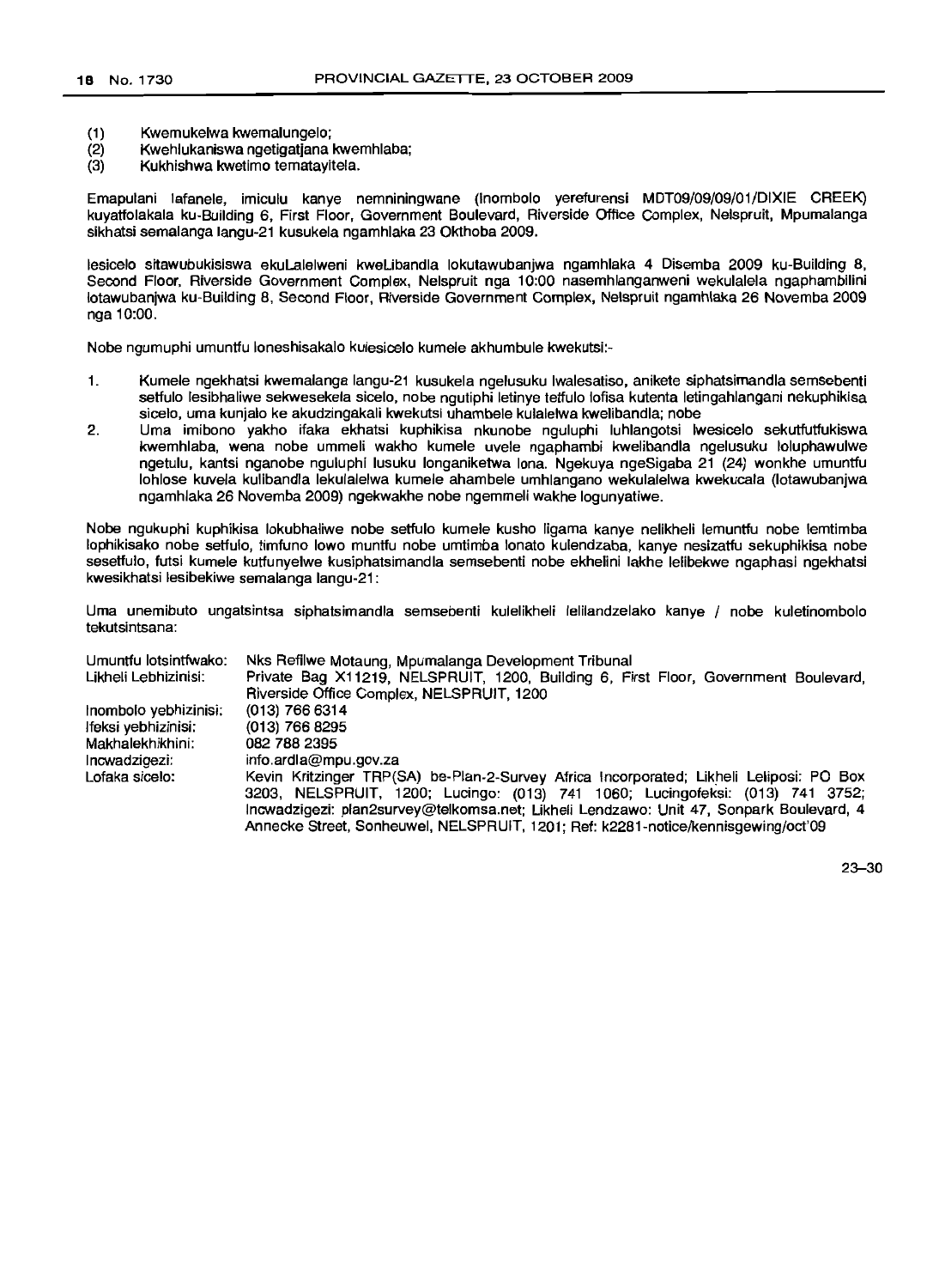# NOTICE 344 OF 2009

# REGULATION 21(10) OF THE DEVELOPMENT FACILITATION REGULATIONS IN TERMS OF THE DEVELOPMENT FACILITIATION ACT, 1995

L1EZL VAN NIEKERK TOWN & REGIONAL PLANNING SERVICES has lodged an application in terms of the Development Facilitation Act for the establishment of a land development area on Portion 21 and 22 of the farm Bornmansdrift 639 JT. Umiindi Municipal Area.

The development will consist of the following: 19 "RURAL RESIDENTIAL" STANDS AND 1 "SPECIAL" STAND FOR PRIVATE ROAD PURPOSES AND ENTRANCE GATE STRUCTURE, SECURITY FACILITY.

The relevant plan(s), document(s) and information are available for inspection at Ms R Motaung, BUILDING 6 FIRST FLOOR GOVERNMENT BOULEVARD RIVERSIDE OFFICE COMPLEX for a period of 21 days from 23 October 2009.

The application will be considered at a tribunal hearing to be held at Umjindi Council Chamber, c/o General - and De Villiers Street on 9 FEBRUARY 2010 at 10hOO and the prehearing conference will be held at no 18 Jones Street NELSPRUIT on 26 JANUARY 2010 at 10hOO.

Any person having an interest in the application should please note:

- 1. You may within a period of 21 days from the date of the first publication of this notice provide the designated officer with your written objections or representations; or
- 2. If your comments constitute an objection to any aspect of the land development application, you must appear in person or through a representative before the tribunal pre-hearing on, the date mentioned above.

Any written objection or representation must be delivered to the designated officer at Private Bag x11219 Nelspruit 1200 and you may contact the designated officer if you have any queries on telephone no. 013 766 6314 and fax no.013 766 8295

Address of applicant: Liezl van Niekerk, P O Box 7106, Nelspruit, 1200. Tel/Fax: (013 741 4086) E-mail: Ivnplan@telkomsa.net

# **SATISO**

# UMBANDZELA 21(10) WE DEVELOPMENT FACILITATION REGULATIONS NGEKWEMGOMO WE DEVELOPMENT FACILITATION ACT, 1995

I-LIEZL VAN NIEKERK TOWN &REGIONAL PLANNING SERVICES, Ifake sicelo ngekwelVlgomo we -Development Facilitation Act, 1995 sekutfutfukiswa kwendzawo kuncenye 21 NA 22 YELIPULAZI I-BORNMANSDRIFT 639 JT.

Lokutfutfukiswa kutofaka ekhatsi loku lekulandzelako:

19 T/TANDI "TETINDLU TASEMAPHANDLENI" NESITANDI LESISODVWA "LESIKHETSEKILE" SEMGWACO WANGESESE NESAKH1WO SELIGEDE LOKUNGENA, INDZAWO LEGADZIWE.

Lokuphatselene nemidvwebo yekwakha, mibhalo lesemtsetfweni nemininingwane kuyatfolakala ku Ms. R Motaung, SAKHIWO 6 EKUNGENENI KWESAKHIWO E-GOVERNMENT BOULEVARD, RIVERSIDE GOVERNMENT COMPLEX KUsikhatsi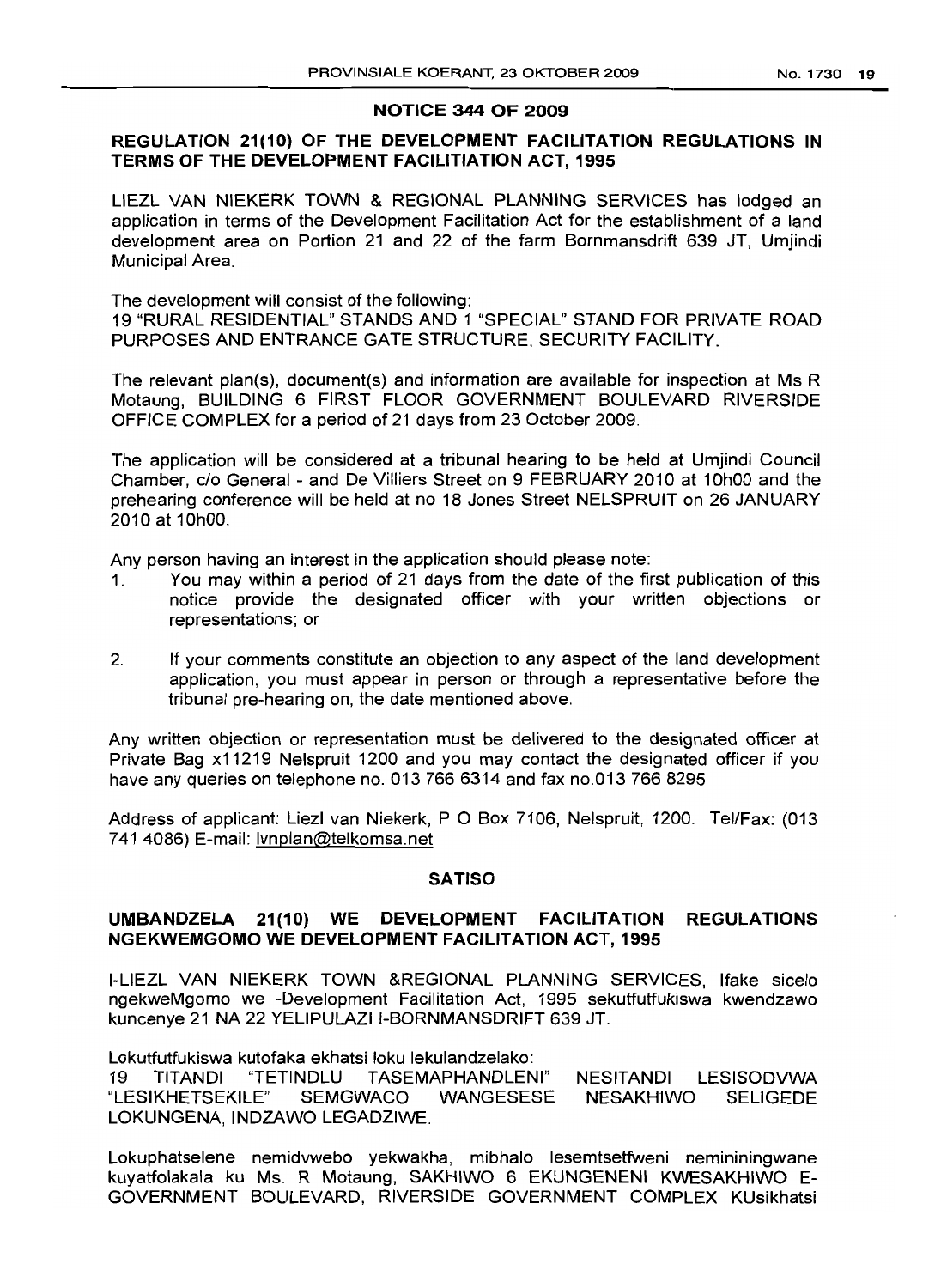lesilinganiselwa emalangeni langemashumi lamabili nakunye (21) kusukela ngamhlaka 23 October 2009.

Sicelo sitawucubungulwa kuTribunal Hearing letawubanjelwa E Umjindi Council Chamber, c/o General - and De Villiers Street ngamhlaka 9 FEBRUARY 2010 NGA 10HOO, Kulalelwa phambilini kwalesicelo kutawubanjelwa ku18 Jones Street ENASPOTI ngamhlaka 26 JANUARY 2010 nga 10HOO.

Noma ngubani lonenshisekelo ngalesicelo kumele ati loku lokulandzelako:

1. Uvumelekile kungakapheli emalanga langemashumi lamabili nakunye (21) kusukela ekuphumeni kwalesicelo, kuniketa SiKhulu LesiGcotshiwe lokubhaliwe macondzana NEKUPHIKISANA NOBE MIBONO, NOBE

2. Uma umbono wakho unekuphikisana naloko lokuhlongotwako mayelana nekutfutfukisa kwalomhlaba, kumele uvele wena matfupha nobe loyo lokumele ekulalelweni phambilini kwalesicelo, kulelilanga LANGETULU LELIBEKIWE.

NOMA YINI LEBHALIWE LEPHIKISANA NOBE LEPHAWULA NGALOKULOKUHLONGOTWAKO INGATFUNYELWA KUSIKHULU LESIGCOTSHIWE KU PRIVATE BAG X11219 ENASPOTI 1200 FUTSI UNGATSINTDZANA NESIKHULU LESIGCOTSHIWE UMA UNEMIBUTO KULICINGO 013 766 6314, UFEKISE KU 013 7668295.

Umcelli wentfutfukiso: Liezl van Niekerk, POBox 7106, Nelspruit, 1200. Tel/Fax: (013 741 4086) E-mail: Ivnplan@telkomsa.net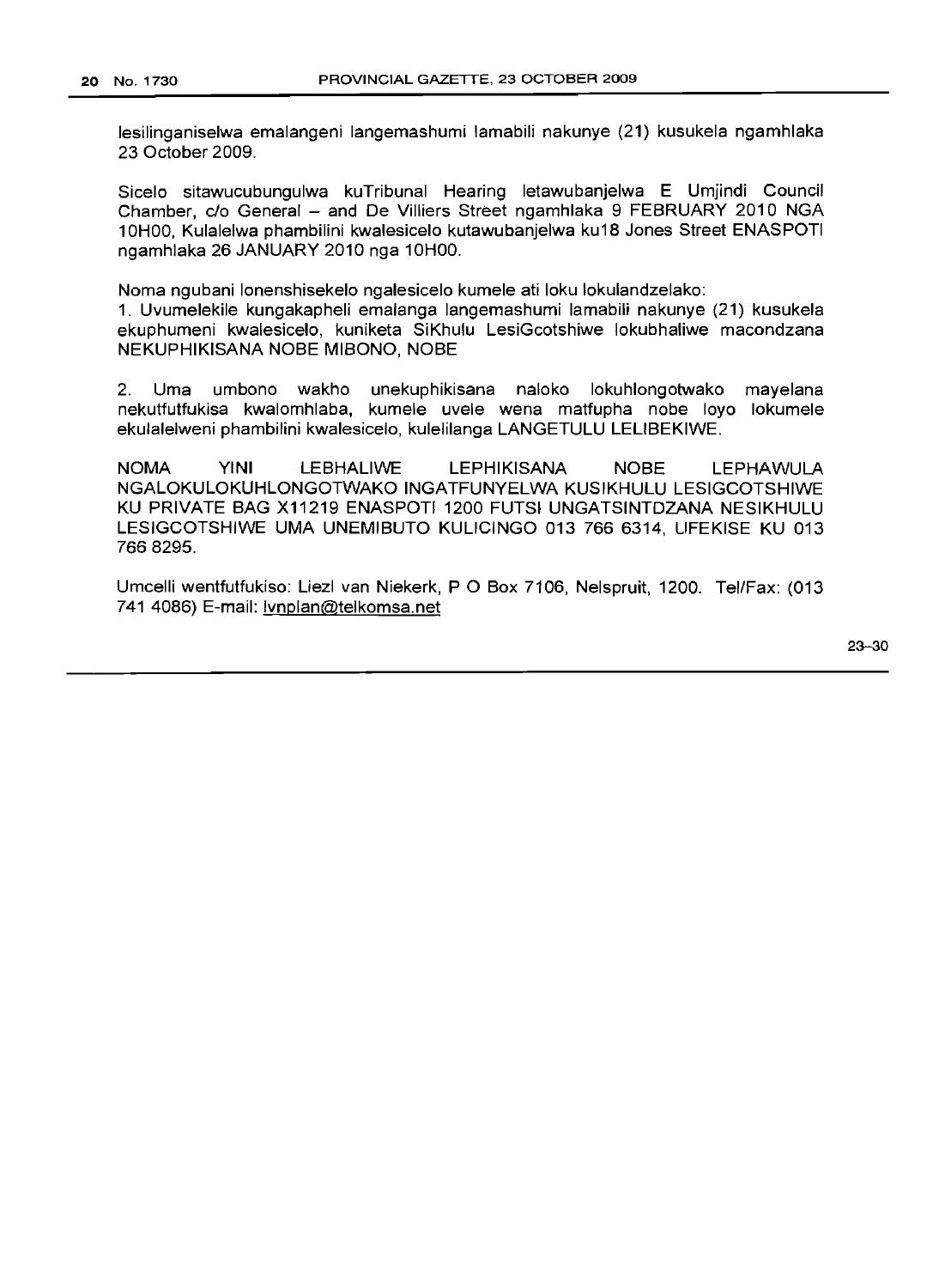# LOCAL AUTHORITY NOTICES PLAASLIKE BESTUURSKENNISGEWINGS

# LOCAL AUTHORITY NOTICE 225

#### CORRECTION NOTICE

Local Authority Notice 159 as placed in the Mpumalanga Provincial Gazette Extraordinary, No. 1535 dated 15 May 2008, pertaining to the proclamation of Delmas West Extension 5 as an approved town should be amended as follows:

1.3 DISPOSAL OF EXISTING CONDITIONS OF TITLE

Paragraph two that reads "Kragtens Notariële Akte van Serwituut K297/2008S, ........." should be amended to read "Kragtens Notariële Akte van Serwituut K298/2008S, .........". and

Paragraph five that reads "Kragtens Notariële Akte van Serwituut K298/2008S, ........." should be amended to read "Kragtens Notariële Akte van Serwituut K297/2008S, .........".

# LOCAL AUTHORITY NOTICE 226

#### MUNICIPALITY OF THABA CHWEU

#### CORRECTION NOTICE

It is hereby notified in terms of the provisions of section 57 (1) of the Town-planning and Townships Ordinance, 1986 (Ordinance 15 of 1986) that the Municipality of Thaba Chweu (Lydenburg Administrative Unit) has approved the amendment of the Lydenburg Town Planning Scheme, 1995, by the rezoning of:

1. Lydenburg Amendment Scheme 253/95 (replace No. 3 of notice 143 dated 26 June 2009). The Remainder of Erf 263, Lydenburg, is being rezoned from "Residential 1" at a density of 10 units per hectare to respectively "Residential 1" at a density of 15 units per hectare (Remainder of Erf 263) and "Residential 2" at a density of 25 units per hectare (Portion 2 of Erf 263). The amendment scheme is known as Lydenburg Amendment Scheme 253/95 and shall come into operation on the date of publication of this notice.

Map 3 and the scheme clauses of the amendment schemes are filed with the Municipal Manager of the Municipality of Thaba Chweu and the Department of Local Government, Housing and Land Administration, Nelspruit.

#### I. MOSHOADIBA, Municipal Manager

Civic Centre, P.O. Box 61, Lydenburg, 1120.

(Notice No. 2009)

# LOCAL AUTHORITY NOTICE 227

#### DELMAS LOCAL MUNICIPALITY

It is hereby notified in terms of the provisions of section 57 (1) of the Town-planning and Townships Ordinance, 1986 (Ordinance 15 of 1986) that the Delmas Local Municipality (Administrative Services) has approved the amendment of the Delmas Town-planning Scheme, 2007, by the rezoning of:

#### 1. Delmas Amendment Scheme 45/2007:

Holding 274, Rietkol Agricultural Holdings to be known as Portion 109 (a portion of Portion 3) of the farm Rietkol No. 237 JR, from "Undetermined" to "Industrial 2" with the inclusion of dwelling units as primary rights. The amendment scheme is known as Delmas Amendment Scheme 45/2007 and shall come into operation on the date of publication of this notice.

#### 2. Delmas Amendment Scheme 34/2007:

Erf 541, Delmas Extension 2, from "Business 1" to "Special" for offices, a guesthouse inclusive of a dwelling unit as primary land use. The amendment scheme is known as Delmas Amendment Scheme 34/2007 and shall come into operation on the date of publication of this notice.